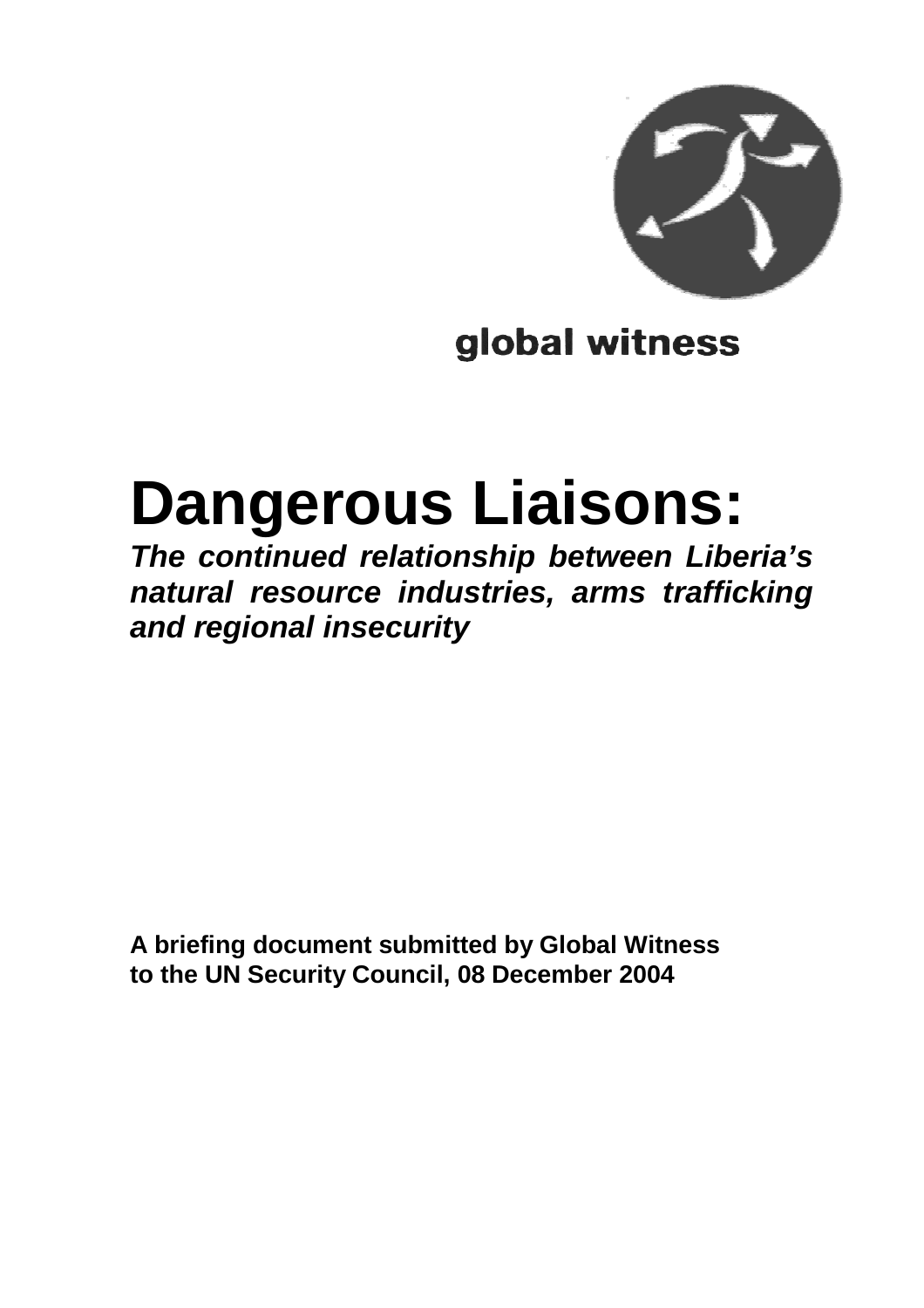# **Recommendations**

#### **The UN Security Council should:**

- Maintain the current embargoes on the export and transport of Liberian timber and diamonds, and their import into other countries, for a further twelve months with a sixmonth interim review. The embargoes should remain in place, with no exceptions for freezing of sanctions, until it can be demonstrated that timber and diamonds no longer contribute to conflict in Liberia, Côte d'Ivoire and elsewhere, and that government control meets the requirements for lifting sanctions as found in Security Council Resolution 1521 (2003).
- Extend the mandate of the Panel of Experts on Liberia for a further twelve months, to continue their investigation and documentation of the security situation, reform process and violations of sanctions.
- Deploy United Nations Mission in Liberia (UNMIL) and United Nations Operations in Côte d'Ivoire (ONUCI) peacekeeping troops to better secure the border between Liberia and Côte d'Ivoire and prevent cross-border movement of mercenaries, weapons and natural resources. Coordinate intelligence sharing and strategic planning among the UN's regional peacekeeping missions and offices, to develop better flow of information and a stronger regional strategy.
- Leave a larger UN peacekeeping presence in Sierra Leone until military reform is complete and the Sierra Leone Army is capable of independently handling internal and border security.
- Clarify and support the mandate of the UNMIL to ensure that Civilian Police (CivPol) have the ability to carry out effective law enforcement, both in coordination with and independent from local authorities where necessary.
- Apply additional financial and/or travel restrictions to individuals or governments found to be financially or militarily supporting armed non-state actors in Liberia and the region.

#### **The UN Mission in Liberia (UNMIL) should:**

- Strengthen its deployment strategy to help the Liberian government secure and maintain control over its territory, especially its borders and areas rich in natural resources.
- Monitor any existing and likely cross-border land, air and sea-based smuggling routes, especially those along the border with Côte d'Ivoire, deploying peacekeeping troops to major border crossing points and increasing patrols of border regions.
- Coordinate more closely with the Liberian Forestry Development Authority (FDA), to support the deployment of FDA foresters and ensure that peacekeepers and CivPol help prevent violations of current logging regulations.
- Mainstream ethical purchasing policies for timber products used for reconstruction and development into all UN and non-governmental organisation (NGO) activities, to ensure that no illegally-sourced or conflict-funding timber is being used.

#### **The National Transitional Government of Liberia (NTGL) should:**

- Ensure that socially, economically and environmentally sustainable forest use policies are developed, and that FDA reforms are given full political and administrative support and carried out in a timely fashion.
- Monitor the logging industry and its relationship with local populations, in order to identify, prosecute and prevent future violations of domestic forest-use and human rights laws, and to sever any links between the Liberian logging industry and destabilising actors.
- Appoint an independent monitor to monitor the logging industry and provide independent verification of the reform process' progress.
- Agree to set a cap on the export of diamonds from Liberia at known production levels.
- Deploy government representation throughout the country, providing them with adequate staffing, financing, logistics and law enforcement support.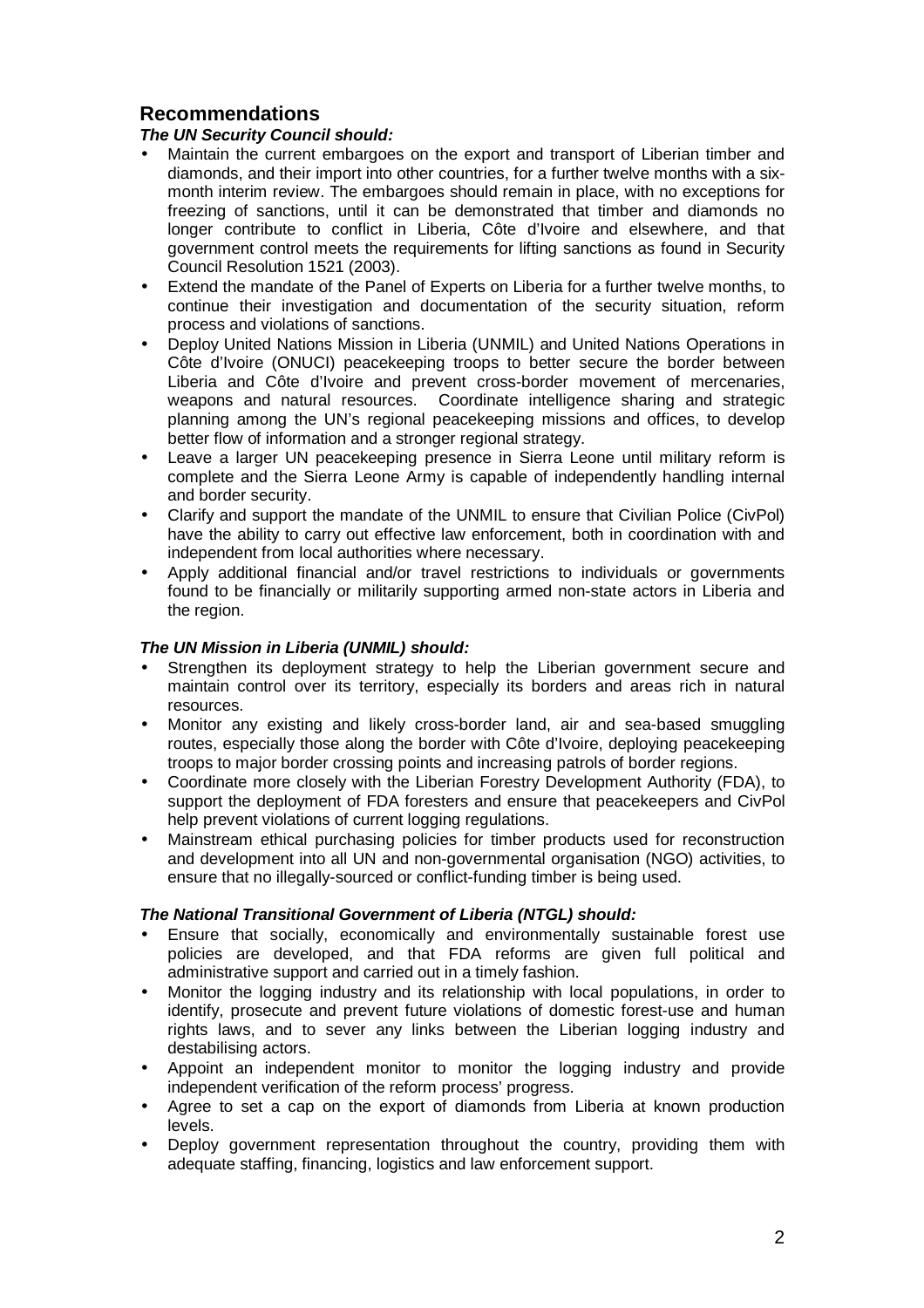• Work closely with donors and the UN to implement proper revenue collection and accounting procedures, including anti-corruption safeguards.

#### **The International Community should:**

- Ensure that UNMIL, the World Food Programme (WFP), UN High Commissioner for Refugees (UNHCR) and other aid agencies are fully supported logistically and financially, providing them funding for specific projects as well as unallocated funds for use on an ad hoc basis as needs arise.
- Make sure that, unlike disarmament, the rehabilitation and reintegration phase of the Disarmament, Demobilisation, Rehabilitation and Reintegration (DDRR) process is not rushed or ended prematurely, and ensure that an adequate number of programmes are designed, financed and implemented as soon as possible and maintained for as long as is necessary.
- Enforce UN Security Council travel bans and asset freezes, working with the banking sector and customs and immigration agencies to ensure full compliance and assistance to UN Security Council and Expert Panel requests for information.
- Ensure that all countries enforce the Liberian and Ivorian arms embargoes, and further adhere to the ECOWAS Moratorium on the Import, Export and Manufacture of Small Arms and Light Weapons.

#### **The Kimberley Process should:**

• Conduct a pre- and post-implementation assessment of Kimberley Process procedures in Liberia, and ensure that best practice procedures are used in the implementation of the Kimberley Process.

#### **The Donor Community should:**

- Ensure that a complete independent, retrospective and internationally verifiable audit of the Liberian logging industry and Liberian government finances is carried out as a priority, looking to both improve accounting systems and identify the manners by which revenue was previously misappropriated. This should be required as part of assistance provided for forest sector reform, and all results should be made accessible to the public.
- Provide adequate oversight of current and planned projects, and require clear auditing and accountability procedures to help ensure transparency and prevent misappropriation of funds.
- Ensure that the Liberia Forest Initiative (LFI) has adequate political and financial support, and that pressure is placed on the NTGL to follow through with necessary forestry sector reforms in a timely manner.
- Improve transparency and information-sharing with other governments and donor agencies, to prevent overlap and ensure proper coordination of activities.



Liberian child soldiers, 2003.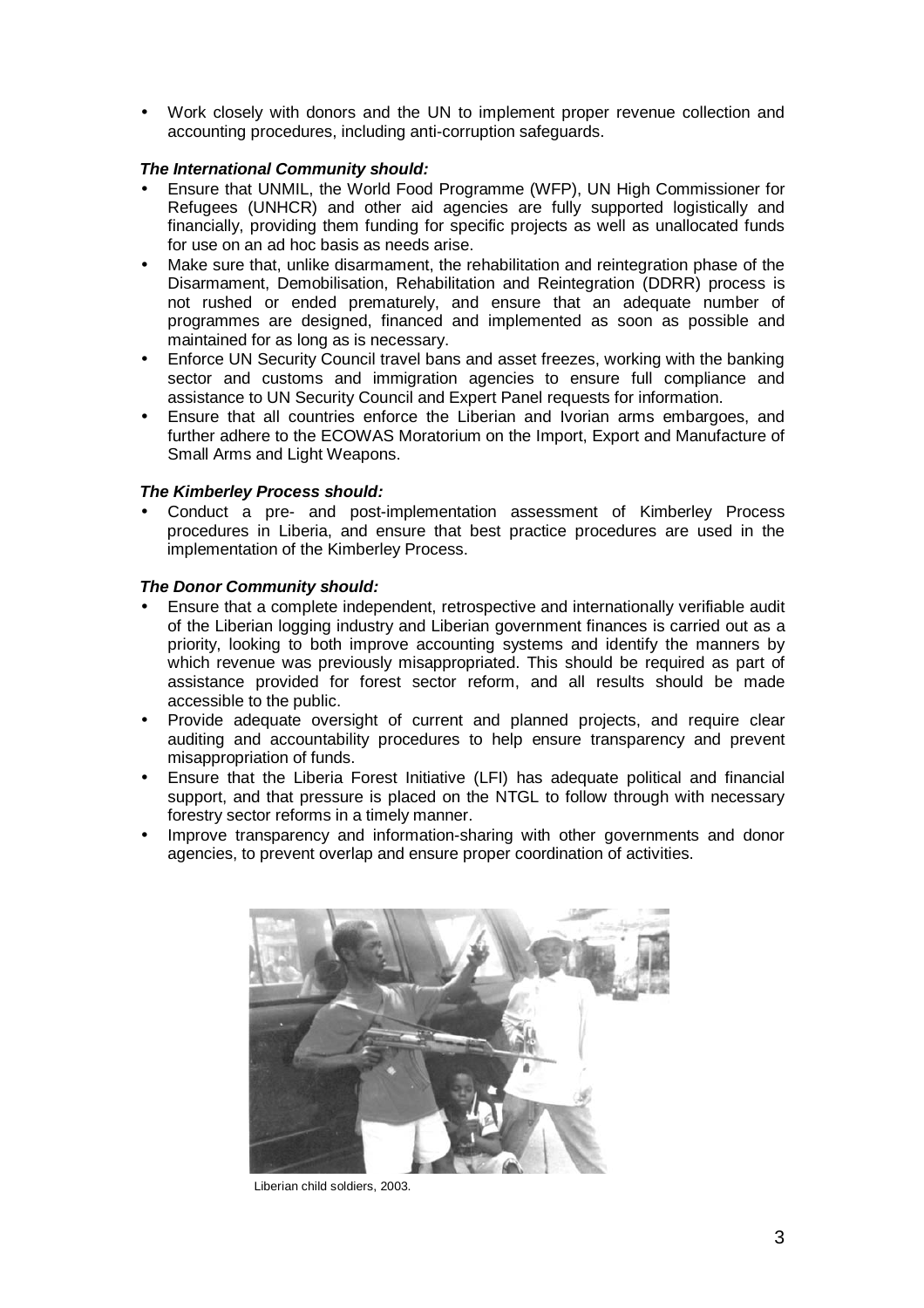# **Table of Contents**

| Introduction                                                                                                                                                                                                                         |     |
|--------------------------------------------------------------------------------------------------------------------------------------------------------------------------------------------------------------------------------------|-----|
|                                                                                                                                                                                                                                      |     |
|                                                                                                                                                                                                                                      |     |
|                                                                                                                                                                                                                                      |     |
|                                                                                                                                                                                                                                      |     |
| Missing and trafficked weapons <b>manually and the control of the control of the control of the control of the control of the control of the control of the control of the control of the control of the control of the control </b> |     |
|                                                                                                                                                                                                                                      |     |
|                                                                                                                                                                                                                                      |     |
|                                                                                                                                                                                                                                      |     |
|                                                                                                                                                                                                                                      |     |
|                                                                                                                                                                                                                                      |     |
|                                                                                                                                                                                                                                      |     |
|                                                                                                                                                                                                                                      |     |
|                                                                                                                                                                                                                                      |     |
| SECTION 3: Unreformed governance and uncoordinated international response undermine                                                                                                                                                  |     |
| progress                                                                                                                                                                                                                             |     |
|                                                                                                                                                                                                                                      |     |
|                                                                                                                                                                                                                                      |     |
|                                                                                                                                                                                                                                      |     |
|                                                                                                                                                                                                                                      |     |
|                                                                                                                                                                                                                                      |     |
| <b>ANNEXES</b><br>$\frac{1}{21}$                                                                                                                                                                                                     |     |
|                                                                                                                                                                                                                                      |     |
| Annex II: How Liberia's poorly planned DDRR programme is undermining regional security and UN                                                                                                                                        |     |
|                                                                                                                                                                                                                                      | .22 |
| Annex III: Open Letter by the NGOs Coalition for Liberia to the UN Security Council, against lifting                                                                                                                                 |     |
|                                                                                                                                                                                                                                      |     |
|                                                                                                                                                                                                                                      |     |

# **Acronyms**

| <b>AWLC</b>       | Ana Woods Liberia Corporation - timber company based in Buchanan                                                                                         |
|-------------------|----------------------------------------------------------------------------------------------------------------------------------------------------------|
| <b>CivPol</b>     | Civilian Police - part of UNMIL, tasked to work with Liberian National Police                                                                            |
|                   | (LNP) on law enforcement and security issues                                                                                                             |
| <b>DDRR</b>       | Disarmament, Demobilisation, Rehabilitation and Reintegration programme                                                                                  |
|                   |                                                                                                                                                          |
| <b>FDA</b>        | Forestry Development Authority – government agency with primary oversight                                                                                |
|                   | of the logging industry                                                                                                                                  |
| LFI               | Liberia Forestry Initiative – coordinated group working to reform the forestry<br>industry, includes the US government, World Bank, European Commission, |
|                   | Conservation International, Fauna and Flora International, and the                                                                                       |
|                   | <b>Environmental Law Institute</b>                                                                                                                       |
| <b>LNP</b>        | <b>Liberian National Police</b>                                                                                                                          |
| <b>LURD</b>       | Liberians United for Reconciliation and Democracy - former rebel group                                                                                   |
|                   |                                                                                                                                                          |
| <b>MILOBS</b>     | <b>UN Military Observers</b>                                                                                                                             |
| <b>MODEL</b>      | Movement for Democracy in Liberia - former rebel group                                                                                                   |
| <b>MWPI</b>       | Maryland Wood Processing Industries - logging company based in the                                                                                       |
|                   | Harper, in the southeast                                                                                                                                 |
| <b>NTGL</b>       | National Transitional Government of Liberia                                                                                                              |
| <b>ONUCI</b>      | United Nations Operations in Côte d'Ivoire                                                                                                               |
| <b>OTC</b>        | Oriental Timber Company - logging company based in Buchanan.                                                                                             |
| <b>TTCO/LLWPC</b> | Togba Timber Company/ Liberian Logging and Wood Processing                                                                                               |
|                   | Corporation - logging company based in the east near the Côte d'Ivoire                                                                                   |
|                   | border                                                                                                                                                   |
| <b>UNMIL</b>      | United Nations Mission in Liberia                                                                                                                        |
| <b>UNAMSIL</b>    | United Nations Mission in Sierra Leone                                                                                                                   |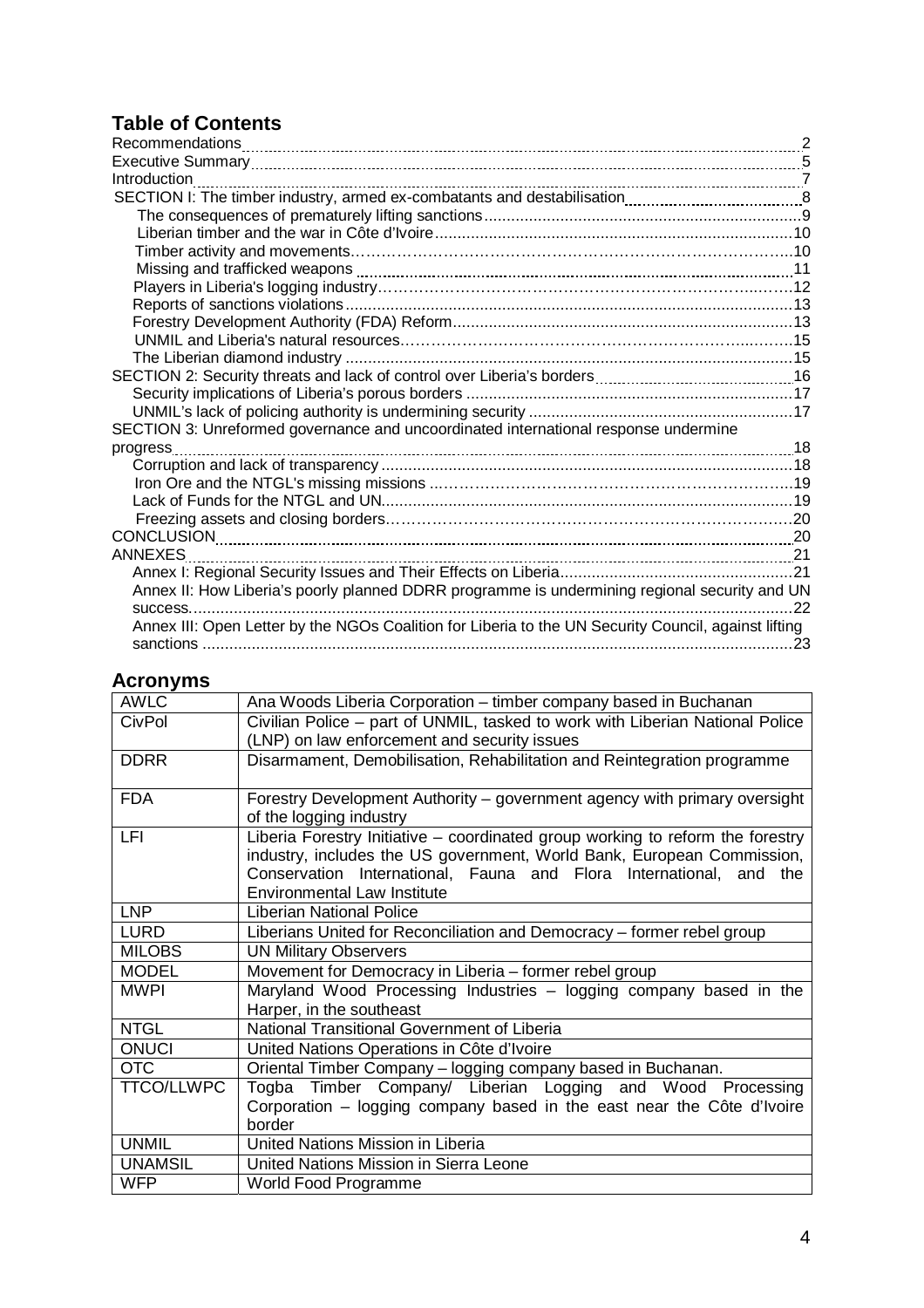#### **Executive Summary**

**Uncontrolled logging and diamond mining in Liberia remains a threat to regional peace and security, as stalled reforms and inadequate government control enable armed nonstate actors to profit from natural resource sales. Moreover, the lack of proper customs and immigration agents at key border checkpoints, and the insufficient monitoring of border areas by UN peacekeeping troops, allows for continued cross-border trafficking of resources, weapons and mercenaries. There are consistent reports of sanctions-violating timber exports to Guinea and Côte d'Ivoire, and the use of timber revenue by the warring**  parties in Côte d'Ivoire<sup>1</sup> is likely to result in increased trafficking of timber from Liberia. **Having failed to meet the requirements set forth for the lifting of sanctions by Resolution 1521 (2003), the sanctions regime should be renewed at the Security Council's upcoming meeting in December.** 

The situation in Liberia is highly unstable, made worse by the government's continued lack of control over its natural resources, interior and borders, and the continued threat posed by the uncontrolled Liberian timber industry to regional peace and security, particularly in neighbouring Côte d'Ivoire. There are continuous reports of sanctions-violating exports and fundamental reforms of the Forestry Development Authority (FDA), the government agency tasked with managing Liberia's logging industry, have yet to be completed. Basic projects including a Concession Review and forensic audit of logging industry revenue have stalled and will not be completed until 2005. Moreover, the Liberian government has yet to implement Kimberley Process requirements for the control of its diamond industry. Until Liberia's timber and diamond industries are reformed so that they no longer contribute to conflict, they will pose a threat to Liberia's security and must be sanctioned accordingly.

• **There are continued reports of sanctions-violating exports of timber to Guinea and Côte d'Ivoire, with growing concern over the potential role of Liberian conflict timber fuelling war in Côte d'Ivoire.** 

There are consistent reports of timber crossing the border into Guinea and Côte d'Ivoire. There is also concern about the possibility of timber being trafficked via containers at Monrovia Freeport. The escalating violence in Côte d'Ivoire is likely to increase the illegal export of timber from Liberia, as timber traffickers exploit the Ivorian government and Forces Nouvelles' use of timber revenue to fund the war there<sup>2</sup>. (See Reports of sanctions violations, page 13)

• **Armed ex-combatants continue to profit from timber sales while the Forestry Development Authority (FDA) has little control over the logging industry.** 

While the FDA has recently trained 165 new staff, they have not been fully deployed and lack basic facilities including vehicles, radios, salaries and offices in which to work. Staff also face security threats as much of the ongoing logging activities are carried out by armed excombatants. Moreover, basic reforms of procedure have yet to be completed to ensure the industry no longer fuels conflict. The Concession Review process, which is fundamental to determining which companies have legal claims to logging areas and should be allowed to operate in the future, is not due to be completed until March 2005. A review of Liberian forestlaw and development of long-term forest-use strategies will also not be done until 2005. The UN Panel of Experts has determined that the FDA still has not demonstrated a credible ability to ensure that funds are not misappropriated<sup>3</sup>. (See SECTION 1: The timber industry, armed excombatants and destabilisation, page 8).

• **Violence by ex-combatants and continued cross-border weapons trading is threatening domestic and regional security, even though disarmament and demobilisation has officially ended.** 

There is continued trafficking of weapons along Liberia's borders with Guinea and Côte d'Ivoire. While the official end of the disarmament and demobilisation phase of DDRR was 31 October 2004, given logistical set backs and lack of UNMIL presence in a number of counties the deadline was postponed in some areas until 24 November. While over 100,000 combatants and other war-related persons have registered for DDRR<sup>4</sup>, only around 28,000 weapons have been collected<sup>5</sup>. Ongoing discovery of arms caches, and weapons seized in the aftermath of recent riots in Monrovia, demonstrate there is still much work to be done to ensure Liberia is weapons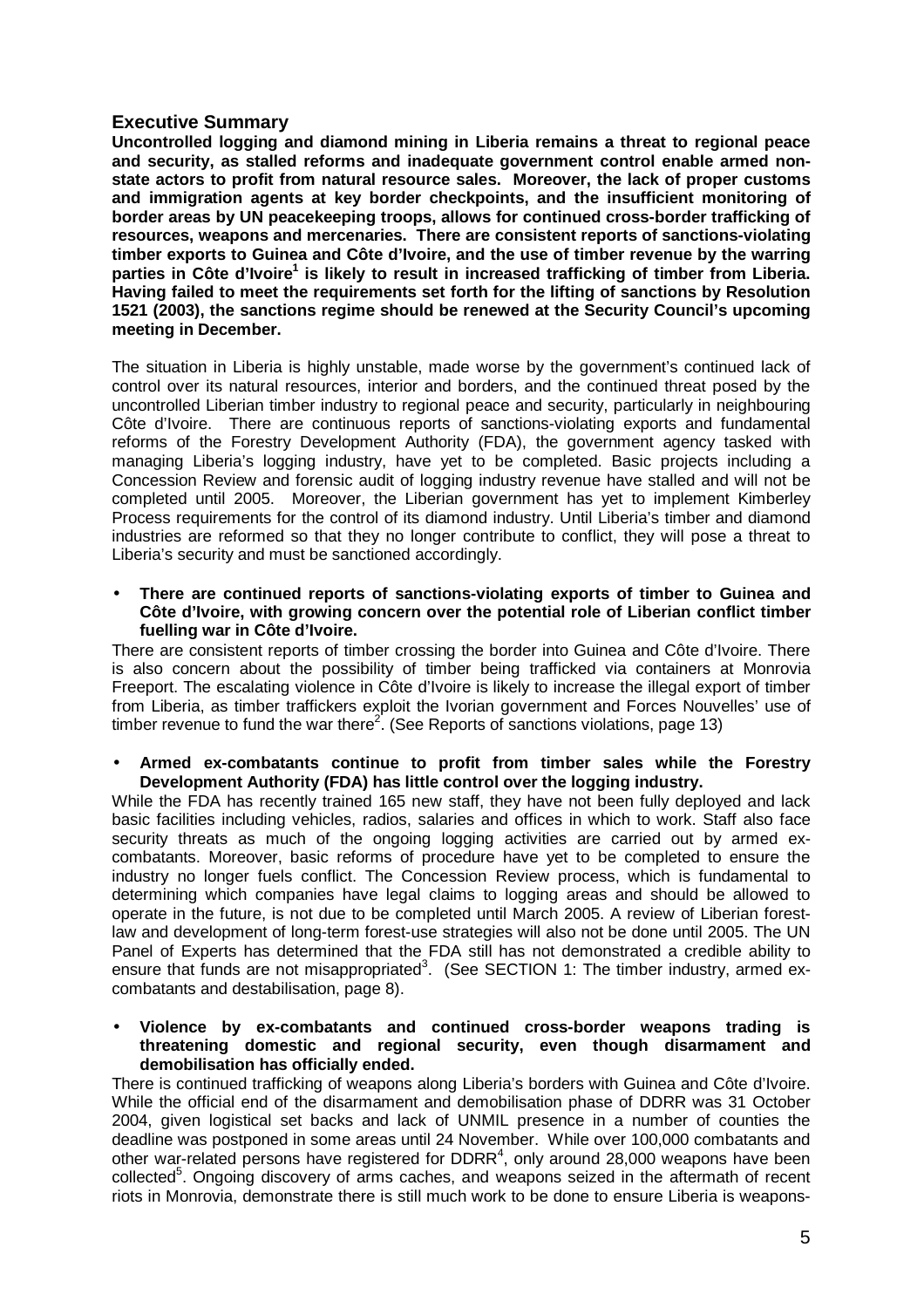free. Delays in designing, funding and implementing rehabilitation programmes, combined with poor living conditions in ex-combatant camps, have led to unrest among ex-combatants and resulted in some former fighters being recruited to fight in Côte d'Ivoire. (See Missing and trafficked weapons , page 11)

• **The Liberian government has minimal control over its interior, borders and natural resources, with armed ex-combatants extorting money from civilians.** 

After one year in power, the National Transitional Government of Liberia (NTGL) has not significantly extended its authority outside the capital Monrovia. Border areas with Guinea and Côte d'Ivoire have few immigration or customs officers, and those that are deployed are often sent with inadequate support. Some border agents have been unable to assume their duties as ex-combatants from Liberians United for Reconciliation and Democracy (LURD) and the Movement for Democracy in Liberia (MODEL) have assumed control of key crossing points, and have extorted money from travellers, often within view of UN peacekeeper troops. Reports of such harassment continue, especially along the border with Côte d'Ivoire. Despite the danger this poses to regional security, UN Mission in Liberia (UNMIL) peacekeepers have not yet been deployed to important border crossings and their current irregular patrols of interior and border regions provide inadequate oversight. (See SECTION 2: Security threats and lack of control over Liberia's borders, page 16)

• **The National Transitional Government of Liberia (NTGL) is still operating with insufficient transparency, and its failure to manage its accounts has weakened donor confidence.** 

There are continued reports of poor management and corruption within the NTGL, and the government's failure to function effectively has delayed donor aid and debt restructuring. The NTGL's continued refusal to fully and publicly account for the handling of large resource deals, such as the US\$10 million sale of iron ore to a Chinese company, has further undermined public and international confidence in the government's commitment to operate in a transparent and accountable manner. (See SECTION 3: Unreformed governance and uncoordinated international response undermine progress, page 18)

• **Restarting commercial-scale logging operations and exports now will increase the threat posed by the timber industry to Liberia and the region's stability, and risks returning Liberia to full-scale war.** 

Restarting logging and diamond exports before industry and government reforms are fully implemented will undermine progress made to this point and put Liberia's security in jeopardy. Such a move will open up Liberia to the abusive logging company militias, increased illegal arms imports, exploitative company employment practices and criminal actors that helped fuel conflict previously and created Liberia's current humanitarian crisis. As the FDA has failed to properly manage and oversee logging industry activities, any attempts to restart exports even for an interim period will lead to increased profiteering by armed ex-combatants and criminal elements. Given the lack of secure borders, and use of timber revenue by Ivorian warring parties to fuel their conflict, timber exports to Côte d'Ivoire will increase and further enflame the crisis there, with likely spill-over violence into Liberia. (See The consequences of lifting prematurely lifting sanctions, page 9)

• **Liberian civil society wants sanctions to remain, given the negative socio-economic implications of lifting sanctions.** 

The NGOs Coalition for Liberia, a consortium of 13 indigenous legal, human rights, environmental and governance NGOs issued an Open Letter to the UN Security Council on 6 December 2004, asking that the sanctions regime be maintained. The Coalition states that the lifting of timber and diamond embargoes poses a threat to the internal stability of Liberia, as it would open up Liberia to those criminal elements that previously violated UN sanctions, and would further undermine the reform process by taking away the incentive to reform. The Coalition highlighted the continued lack of proper financial controls and the widespread support of sanctions among the Liberian public who feel that the NTGL has not met the Security Council's conditions of control and accountability. (See Annex III: Open Letter by the NGOs Coalition for Liberia to the UN Security Council, against lifting sanctions, page 23)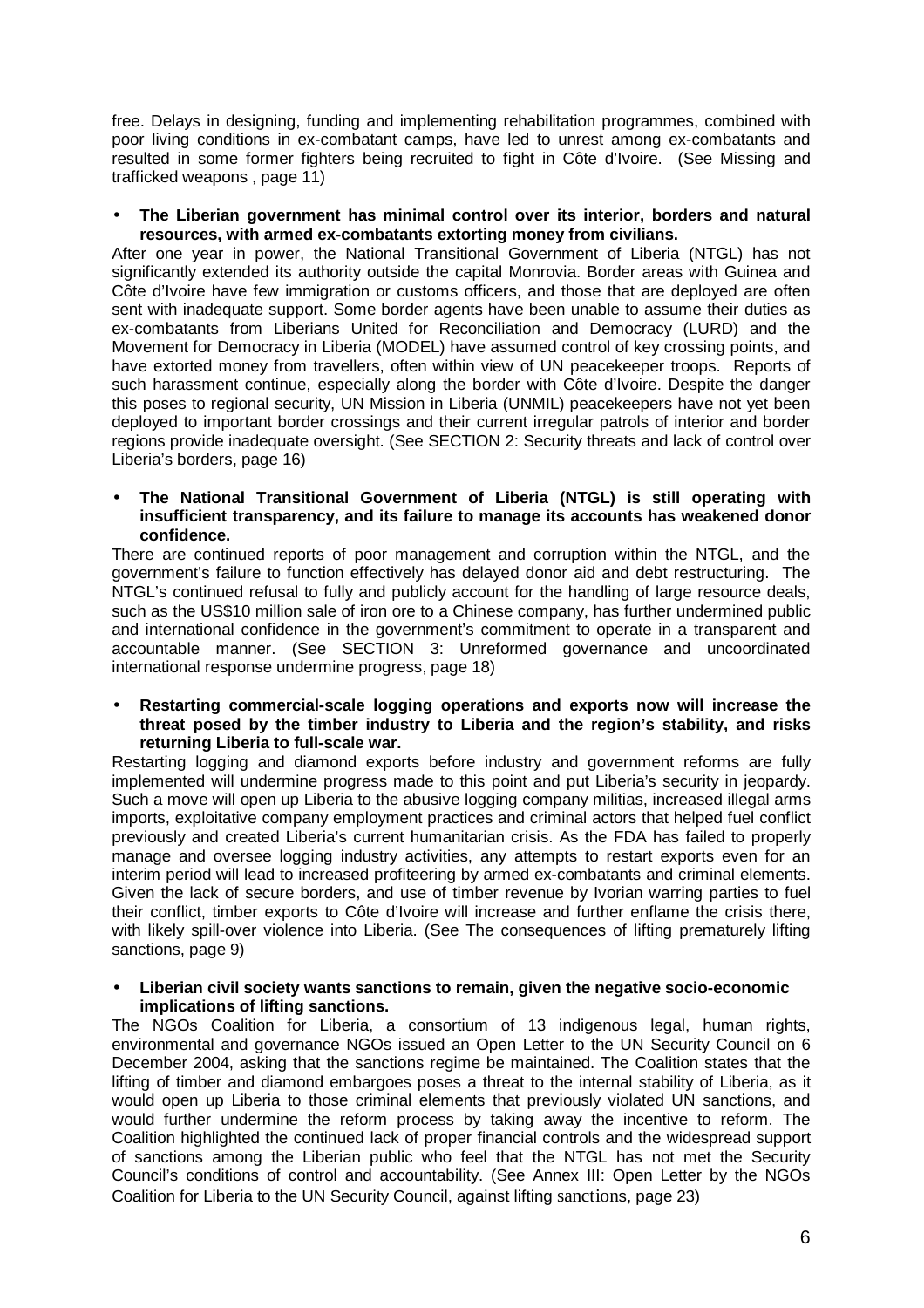#### **Introduction**

One year after the creation of the NTGL progress has been made toward creating peace, but the country's overall security situation still remains fragile. Liberia's interior and borders are still largely controlled by armed ex-combatants who maintain their ability to trade in natural resources and weapons. The NTGL has not implemented key good governance reforms, and does not have a functioning judiciary or law enforcement capability. Moreover, Liberia's poorly executed disarmament programme and UNMIL's failure to provide adequate internal and border security has resulted in both weapons and mercenaries crossing back into Côte d'Ivoire to further escalate the conflict there.

Given the role that natural resources have played in Liberia's 14-year long conflict, controlling areas rich in resources is fundamental to securing lasting stability and peace for Liberia and its neighbours. The UN recognised the integral role natural resources played in the conflict by first sanctioning the export of Liberian diamonds in 2001<sup>6</sup>, and later sanctioning the Liberian logging industry in May 2003<sup>7</sup>. Much like with diamonds, revenue from the logging industry supported violent armed groups, and some elements of the timber trade actively facilitated weapons imports, their transfer up-country to rebel strongholds, and other sanctions violations<sup>8</sup>. The two western Ivorian rebel groups, the MPIGO $^{\text{a}}$  and MJP $^{\text{b}}$ , were launched from timber areas in eastern Liberia and some fighters were housed in logging company bush camps along the border with Côte d'Ivoire. Ongoing unrest in Côte d'Ivoire, where conflict timber also funds the warring parties<sup>9</sup>, will likely lead to increased exports of timber into Côte d'Ivoire in violation of UN sanctions, and further undermine Liberia' security.

The UN gave UNMIL an expansive mandate that specifically tasks it to help the NTGL regain control of its resources. Yet armed non-state actors still maintain access to Liberia's lucrative natural resources – timber, gold, and diamonds. With unmonitored frontiers and buyers willing to violate UN sanctions, the mechanisms with which armed groups can profit from conflict resources remain strong. The level of logging<sup>c</sup> has skyrocketed over the last year, and there



have been consistent reports of timber crossing the border into Guinea and Côte d'Ivoire. Former MODEL fighters are mining gold in Sapo National Park, and there are significant diamond mining operations near the border with Guinea. Meanwhile, these industries remain largely unregulated by the NTGL. While reforms have begun, there have been few concrete achievements and momentum is lacking.

Truck hauling sawn timber from Buchanan area to Monrovia, with UNMIL checkpoint in the background, October 2004.

 $\overline{a}$ 

<sup>&</sup>lt;sup>a</sup> MPIGO – Popular Movement of the Ivorian Great West.

<sup>&</sup>lt;sup>b</sup> MJP – Movement for Justice and Peace.

<sup>&</sup>lt;sup>c</sup> Ongoing references to 'logging', unless otherwise specified, refer to non-commercial scale logging commonly referred to as 'pitsawing'. This logging activity is carried out by small to medium-sized groups of individuals, often composed of armed ex-combatants, using chainsaws and other non-commercial scale equipment. The FDA is mandated to control all logging activity, and while on 1 November it officially banned un-licensed logging, it has not been able to enforce this. Prior to 1 November, while not issuing permits for logging, the FDA issued permits to haul sawn timber to market, an inconsistent and self-defeating policy. While it is incumbent on legal timber processors to purchase legally-sourced logs, absent effective enforcement of FDA regulations processors will be vulnerable to having their products tainted by illegally-sourced timber.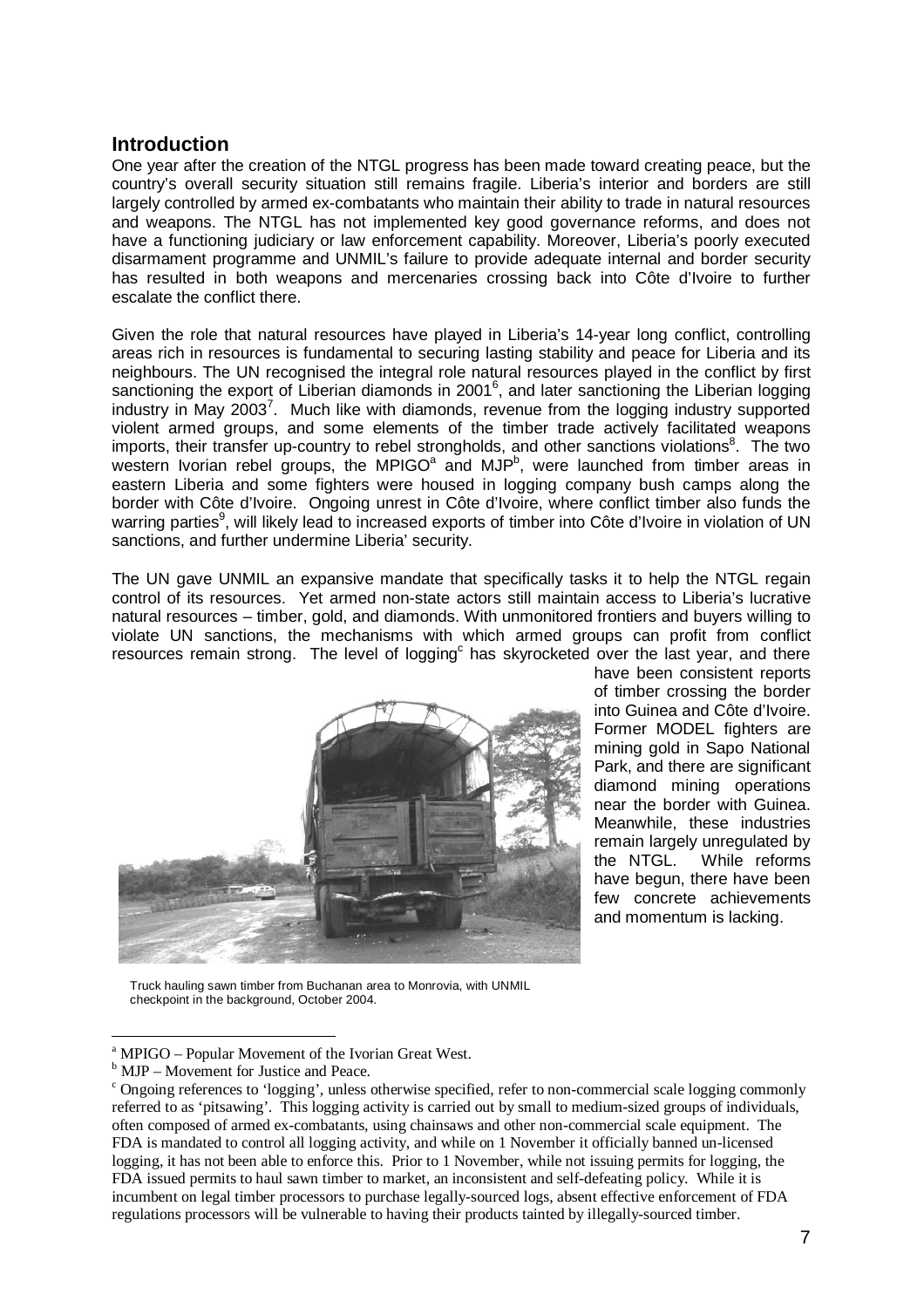In order to meet the requirements put forth by the Security Council for the lifting of sanctions, the Liberian government must take control over its territory and resources and must ensure that revenue derived from timber and diamond sales does not contribute to conflict. At the same time, the UN and international community should ensure that they do everything possible to help the NTGL gain the authority it requires, providing additional technical expertise where appropriate as well as additional funding, contingent on there being adequate accountability measures to prevent financial misappropriation. The FDA must institute transparency and accountability into its operations, working with the international community to ensure that it has adequate capacity to manage the logging industry; the government must also ensure implementation of Kimberley Process requirements for its diamond industry. UNMIL should re-deploy its troops to better secure key interior and border areas, and the heads of UN peacekeeping missions in the region should coordinate their activities to create a stronger, regional approach to security. Until such improvements to governance and security are made Liberia and the region will remain under threat, and until the NTGL can demonstrate that timber and diamond revenue is no longer fuelling armed elements and destabilisation, the sanctions must remain in place.

## **SECTION 1: The timber industry, armed ex-combatants and destabilisation**

The onset of the Liberia timber sanctions, combined with the rainy season and ongoing conflict, significantly reduced the timber trade throughout 2003 and cut off a major source of support for the warring parties. Soon after the timber sanctions came into force the warring parties began peace talks, signed the Comprehensive Peace Agreement and formed the NTGL, which celebrated its one-year anniversary in October 2004.



Liberian child soldier and militia members, 2003.

In the intervening year, however, there has been a resurgence of logging for the domestic market. This has mainly been carried out by smaller groups, often composed of armed ex-combatants, rather than commercial-scale companies as operated historically. Logging for domestic use is not in violation of the UN embargo. However, current logging activities are not properly controlled by the Forestry Development Authority (FDA)—which lacks the capacity to effectively manage enforcement of licensing, transport and timber sale regulations—resulting in ongoing illegal activities and a significant oversupply of the local timber market. Moreover, the UN Panel of Experts has stated that the FDA has not been able to ensure that funds are not misappropriated $10$ , and Global Witness has found significant

confusion among FDA staff over its policies on what logging is licensed and how revenue is managed. As a result, the Liberian logging industry continues to generate significant amounts of unregulated revenue for armed non-state actors, further jeopardising Liberia's nascent peace and threatening regional security.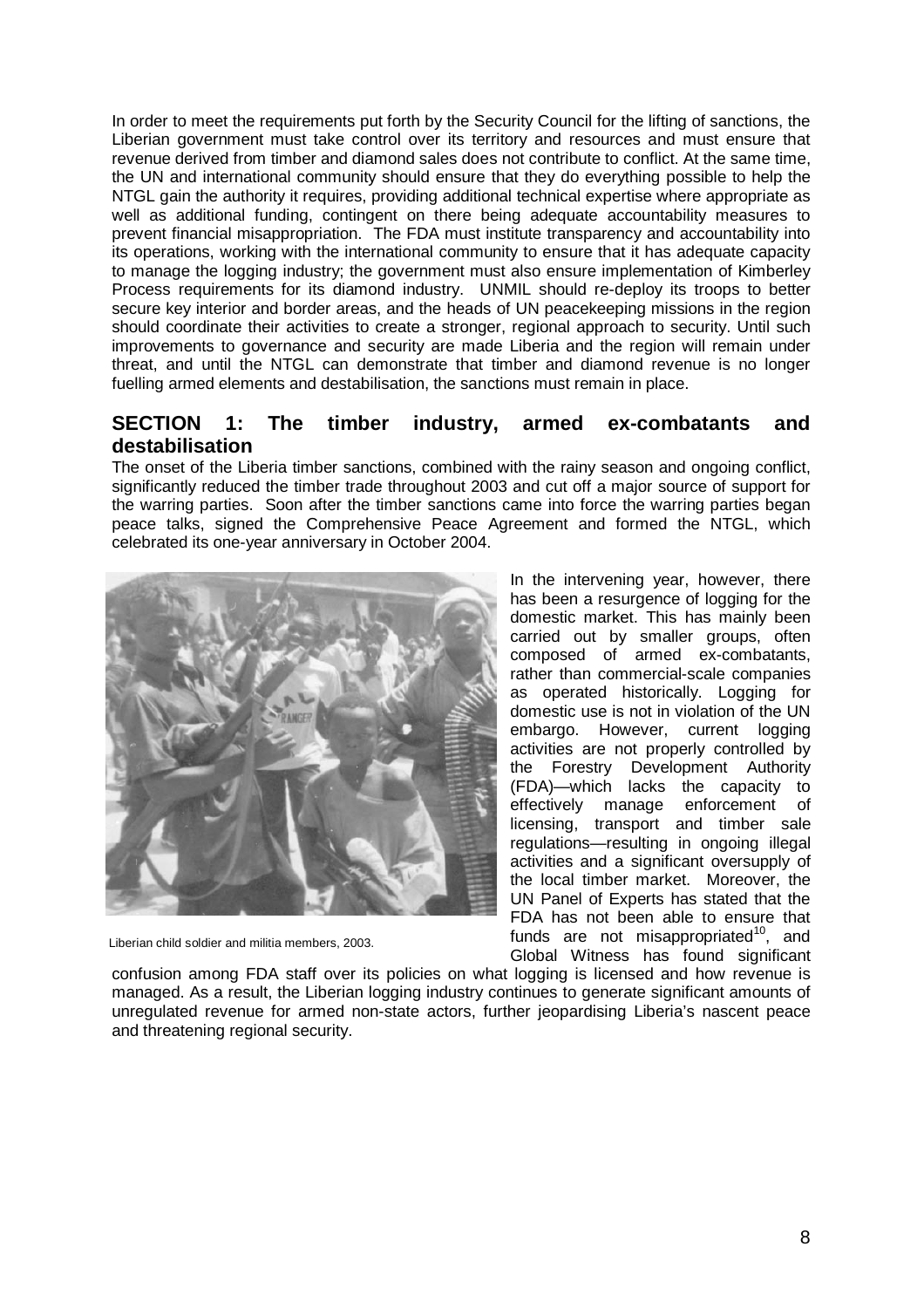#### **The consequences of prematurely lifting sanctions**

The Security Council imposed timber sanctions as the Liberian logging industry was undermining regional security through its links to war, mercenary activities and weapons trafficking. Lifting sanctions before such links to conflict have been broken, and before the Liberian government can ensure that the industry no longer fuels regional insecurity will go against the will of the Liberian people and severely undermine the work of the UN and international community in bringing peace and stability to the region.

#### **Liberian timber exports will fuel conflict in Côte d'Ivoire.**

If sanctions are lifted, exports of Liberian timber will help escalate the conflict in Côte d'Ivoire, as both the Ivorian government and rebel Forces Nouvelles are profiting from the Ivorian logging industry<sup>a</sup>. Payments for security, taxes collected from loggers and the costs of arranging logging operations are providing both sides important revenue that maintains their war-making capacity. Given the current lack of border security, timber and arms trafficking from Liberia to Côte d'Ivoire, and improving transport links, there will be few blocks to Liberian timber exporters raising their supply of timber to Ivorian buyers and fuelling increased conflict.

#### **Logging company security forces will re-arm ex-combatants.**

With UNMIL providing inadequate up-country security, logging companies will likely hire armed security forces to protect their investments; such forces have historically been composed mostly of excombatants. Elements of some logging security forces were responsible for abuses including torture, sexual exploitation, arbitrary arrest and destruction of private property<sup>b</sup>. This poses a serious internal security threat to Liberia, with the potential to spill-over into Côte d'Ivoire, Guinea and Sierra Leone.

#### **Lack of capacity and security will prevent FDA oversight and lead to illegal exports. Armed excombatants and criminal elements will profit from large amounts of misappropriated revenue.**

The FDA has not monitored areas of known ex-combatant logging despite its proximity to FDA offices, and its failure to develop coherent licensing, processing and transport policies has already led to excombatants profiting from un-licensed logging. The lack of security in up-country areas will make it practically impossible for the FDA to prevent the introduction of illegally-logged timber into the processing stream, making otherwise law-abiding companies vulnerable to purchasing, processing and exporting illegally-sourced and conflict-fuelling timber. The UN Panel of Experts has stated that the FDA is not able to ensure adequate control over logging industry revenue generated or expended<sup>c</sup>, and that without such oversight misappropriation of logging revenue will continue.

#### **The reform process will be put in jeopardy.**

The current sanctions regime has helped create an environment where important forestry sector reforms can take place. Concerted efforts by the NTGL and donor community should lead to some of the key reforms being implemented in 2005. However, lifting sanctions now before fundamental reforms are implemented will rob the reform process of its momentum, as well as the reasoning behind it as the government will be able to restart operations in their current, uncontrolled state.

#### **There will not be the desired economic boost either to the country or the individual.**

The Liberian logging industry will not provide a significant number of jobs for ex-combatants or revenue for the government, considering both the lack of current investment and the relatively low numbers of workers required if the industry is managed in an environmentally sustainable manner. The logging industry has historically paid no or very low wages and workers have operated in dangerous situations without the benefit of contracts, health care or adequate training. Logging and diamond mining work is also seasonal, and will remove ex-combatants from DDRR re-training programmes. Moreover, excombatants taking jobs with logging company security forces will be re-armed, posing a security threat.

b. For more information on abuses previously committed by Liberian logging industry security personnel, see Global Witness' previous reports including 'Logging Off', September 2003.

c. UN Panel of Experts report on Liberia (S/2004/759).

a. 'Côte d'Ivoire : No Peace in Sight', International Crisis Group, July 2004.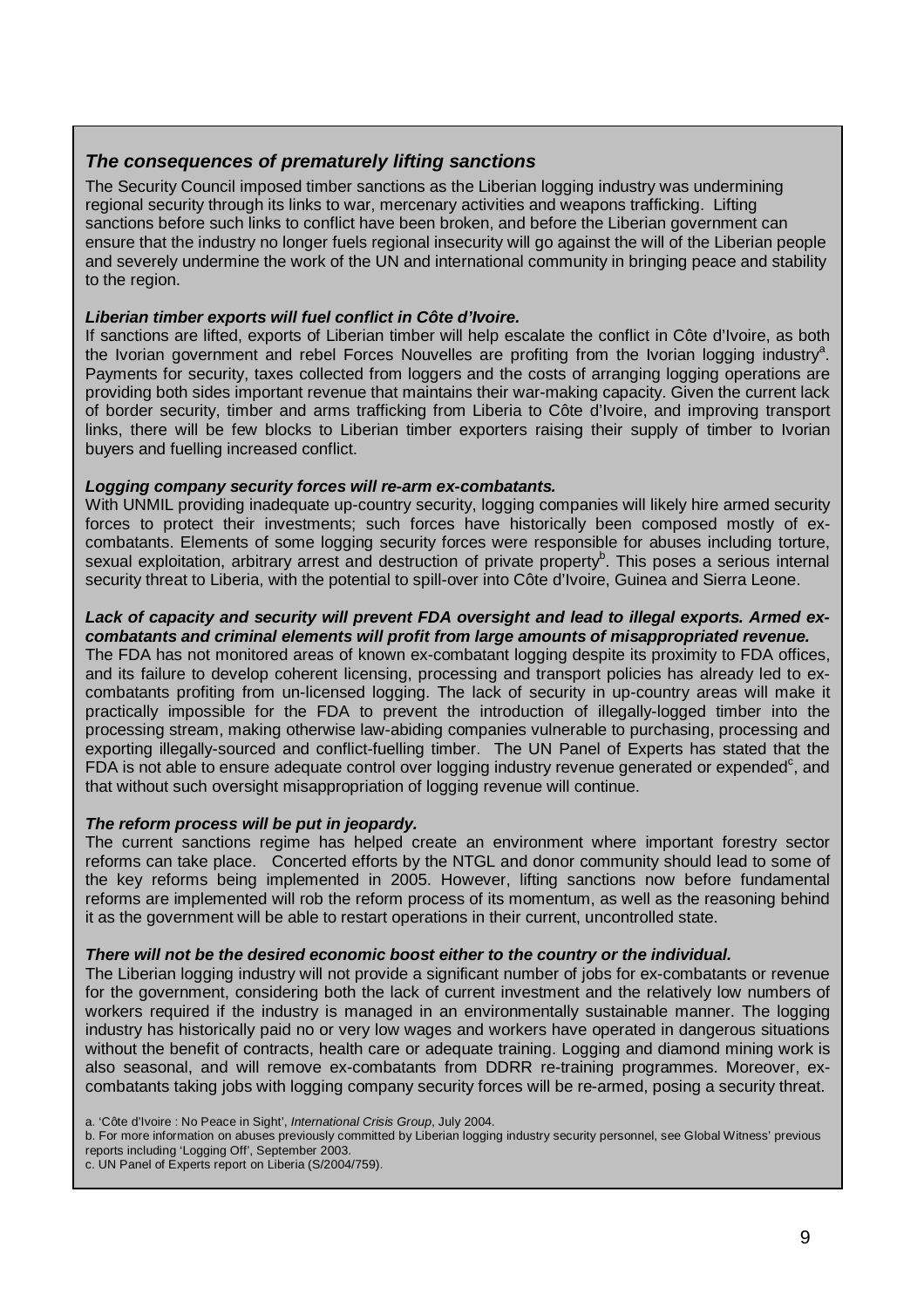#### **Liberian timber and the war in Côte d'Ivoire**

Both the Ivorian government and the Forces Nouvelles are profiting from logging in western regions of Côte d'Ivoire<sup>a</sup>, taking the money raised through collecting taxes, arranging logging activities and acting as security forces to sustain their war-making capacities. This makes sanctions-busting exports of timber from Liberia to Côte d'Ivoire an increasingly lucrative enterprise for Liberian exporters and Ivorian warring parties. Regardless of the status of timber sanctions in Liberia, given the willing pool of buyers in Côte d'Ivoire, the long history of Liberian timber being smuggled across and re-branded as 'Ivorian', and weak border security between the two countries, Liberian timber traders will likely increase their exports.

a. Lauren Gelfand, 'Illegal logging adding fuel to fire in conflict-torn west of Ivory Coast', Agence France Presse, 26 October 2004; 'Côte d'Ivoire: No Peace in Sight', International Crisis Group, July 2004.

#### **Timber activity and movements**

Armed and unarmed groups are actively engaged in logging activities across the country. profiting from the significant and unregulated amounts of timber and revenue they generate. There is a constant flow of large trucks transporting sawn timber to Monrovia, and according to both the FDA and Liberian environmental civil society groups current rates of cutting and processing are oversupplying the local construction market<sup>11</sup>. Moreover, evidence suggests that timber is crossing into neighbouring Guinea and Côte d'Ivoire in violation of UN sanctions, and that Liberian timber may become an increasingly significant source of revenue for the Ivorian warring parties.

Every day numerous large trucks full of sawn timber drive from a logging area known as Kilometre 85 to Buchanan and onward to Monrovia. There are also timber merchants based in the villages along the route from Kilometre 85 to Buchanan, who arrange deals to procure timber in any amount requested and have sizable quantities of ready-sawn timber available for immediate purchase<sup>12</sup>. In particular, Global Witness observed numerous



'LSC' truck hauling sawn timber from Buchanan to Monrovia, October 2004.

trucks with the insignia 'LSC' hauling timber to Monrovia. Whist it is incumbent on the owners of LSC, and all other trucking companies, to ensure that the timber they haul is legally-sourced and is not contributing to illegal or destabilising activities, there is no evidence that the FDA is properly managing or overseeing this transport or trade. Global Witness interviewed FDA staff in Buchanan, who despite their proximity and awareness of these trading activities had made no trips to investigate between mid-July and at least the end of October 2004. This was due to both logistical shortcomings and fear of confronting armed ex-combatants who make up a significant part of the logging workforce<sup>13</sup>.

While the rate of logging and processing in Maryland is currently lower than that in Buchanan, this is likely to change as road conditions improve with the dry season and the need for timber for reconstruction increases. Better transport links, including a large new ferry that operates on the Cavalla River between Prollo and Côte d'Ivoire, will increase the ability of timber traffickers to sell timber into Côte d'Ivoire for use by the Ivorian government and the rebel Force Nouvelles<sup>14</sup> to fuel the conflict there.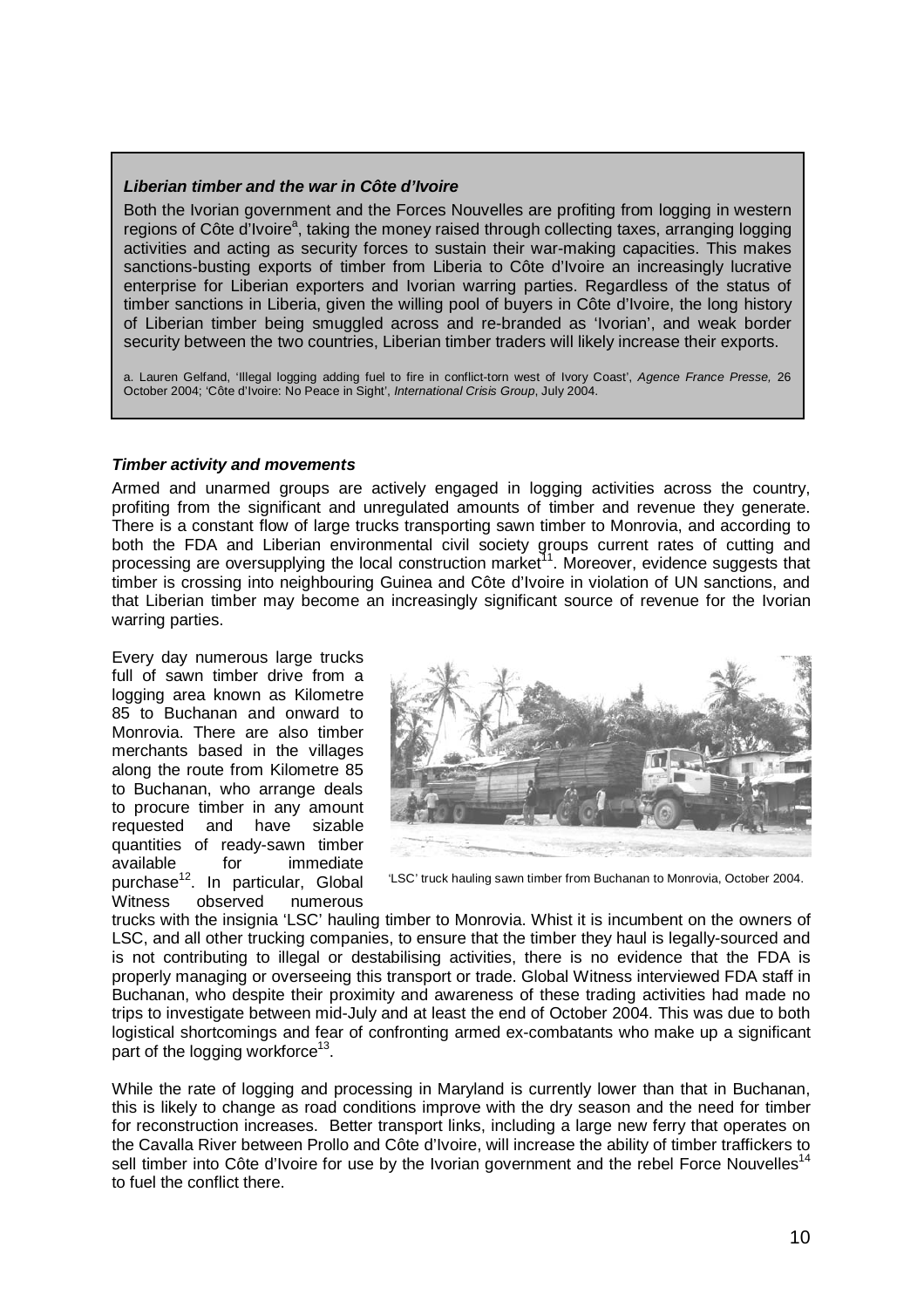Looking to the future, the FDA has stated its intent to centralise timber production through a limited number of sawmills whose names and locations have not been specified. However, any restart of major processing operations in an environment where the FDA cannot control logging by ex-combatants or other non-permitted groups will make such processors vulnerable to the purchase of illegally-sourced logs, and could lead to the increased export of illegally-sourced and conflict timber.



AWLC sawmill, Buchanan Port, October 2004.



Sawn timber for sale along road to Kilometre 85, near<br>Buchanan, October 2004,

#### **Missing and trafficked weapons**

With only approximately 28,000 weapons collected for 100,000 DDRR registrants, the ratio of weapons to soldier is low, and there is a worrying lack of small arms and heavy weaponry collected. UNMIL continues to uncover weapons caches<sup>a</sup>, and there are reports of weapons being hidden in the east and southeast of Liberia, specifically the Grebo area and eastern River Gee<sup>b</sup>. Global Witness interviewed UNMIL staff, military observers and peacekeepers, who further reported the delay in UNMIL deployment and DDRR, especially to the east, led to many weapons being moved back across the border into Côte d'Ivoire or cached in Liberia's forests for future use.

There are also consistent reports of weapons trafficking across the border with Guinea, as AK-47s are sold or exchanged in Guinea for rifles, while other weapons have been brought from Guinea to Liberia to be used for registration in the DDRR process<sup>c</sup>. A large cache of LURD weapons also disappeared from Macenta, Guinea, in September or August 2004, with current whereabouts unknown. Similar trading with regard to Côte d'Ivoire has occurred, with worrying implications for its security. Given the UN's current lack of capacity, irregular patrols of Liberia's porous borders, and recent upsurge in violence in Côte d'Ivoire, such cross-border trade and weapons caching will continue to fuel conflict and undermine peace in the region. (See Section 2: Security threats and lack of control over Liberia's borders, page 16)

- a. Global Witness interviews with Civilian Police officers, October 2004.
- b. Global Witness interviews with UNMIL staff, October 2004.
- c. Global Witness interview with Special Court for Sierra Leone representative, October 2004.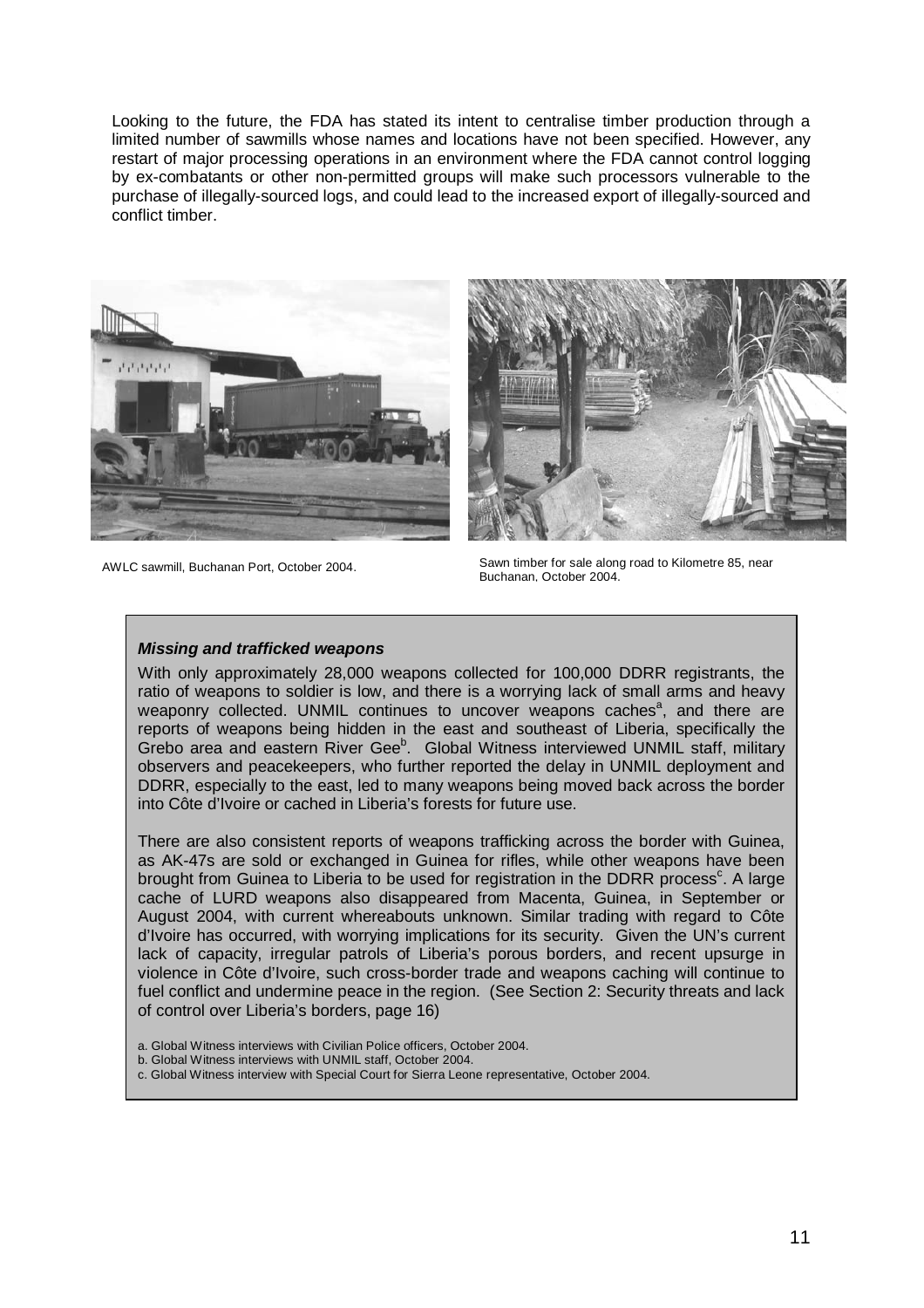#### **Players in Liberia's logging industry**

The following is a selected list of uniber companies that are or have previously operated in Liberia. With the<br>exception of Ana Woods Liberia Corporation (AWLC), all have concession agreements that are currently The following is a selected list of timber companies that are or have previously operated in Liberia. With the frozen and undergoing a concession review by the FDA, where a determination will be made on the legal status of the concession, any taxes due, the prior conduct of the company and ultimately whether or not the company will be allowed to operate in the future. Until that determination is made, any industry activities by former concession-holders will be in violation of FDA regulations. Global Witness does not assert that these companies are engaged in illegal activities, and none are currently engaged in commercial-scale logging.

Ana Woods Liberia Corporation (AWLC) – According to its website, Ana Woods is a Liberian enterprise with Spanish funding created in July 2004, 'with the objective of exporting Liberian tropical timber products<sup>'a</sup>. AWLC is currently building a sawmill at Buchanan Port, for which it has registered with the FDA and paid registration fees. Because AWLC is a new company and not engaged in the ongoing concession review, it is permitted to process timber for the domestic market.

Oriental Timber Company (OTC) - The OTC, the most notorious logging company in Liberia, is actively pursuing re-entry into the Liberia logging industry as part of the concession review process through its representative and Resident Manager, Mark Keshan. OTC's erstwhile President<sup>b'</sup> and owner<sup>c</sup>, Gus Kouwenhoven, is on both the UN travel ban<sup>d</sup> and asset freeze<sup>e</sup> lists for being an 'arms dealer' and 'close associate' of Charles Taylor who supported Taylor's efforts to destabilise Sierra Leone and gain access to illicit funds and diamonds<sup>f</sup>. He is suspected of operating businesses in Congo Brazzaville<sup>g</sup>, and may also have offloaded logging equipment elsewhere in West Africa<sup>n</sup>. Joseph Wong, also described as an 'owner' of OTC by the UN Panel of Experts<sup>i</sup> and 'provider of military and financial support' for Charles Taylor, is also on the UN travel ban<sup>j</sup> and asset freeze<sup>k</sup> lists. In light of recent comments by OTC staff to Global Witness that Mr. Kouwenhoven and Mr. Wong may still be the beneficial owners of OTC, the FDA must further investigate whether or not they are involved in company activities and would otherwise benefit from the company restarting logging activities<sup>!</sup>.

Togba Timber Company (TTCO) – TTCO is based in Maryland County near the border with Côte d'Ivoire and according to the UN Panel of Experts is owned by Mr. Nasir Charaffedine<sup>m</sup>. TTCO is also seeking to re-enter the Liberian logging industry, with a Monrovia-based lawyer acting on its behalf. TTCO's sawmill, north of Harper, is still in working order<sup>n</sup> though as its concession agreement is being reviewed the FDA has ordered it not to engage in logging or processing activities.

Maryland Wood Processing Industries (MWPI) – The president and majority shareholder of MWPI is Mr. Abbas Fawaz<sup>°</sup>. The company is based at Harper in the southeast, where it once controlled the port<sup>p</sup>. While the company has moved much of its equipment out of Harper, it still has some equipment there and maintains representatives in both Harper and Monrovia. MWPI staff stated they are in contact with Mr. Fawaz, who is currently in Lebanon<sup>q</sup>. MWPI warehouses and facilities were used in 2002 and 2003 to transport weapons for the MPIGO and MJP rebel groups in Western Côte d'Ivoire; rebels were also seen housed at a MWPI bushcamp in River Gbeh while MWPI was still operating there<sup>r</sup>.

- a. See www.ana-wood.com for more details.
- b. 'List of Individuals and entities subject to the measure contained in paragraph 1 of Security Council Resolution 1532 (2004) concerning Liberia (The Assets Freeze List)', updated on 26 August 2004, available at www.un.org.
- c. UN Panel of Experts on Liberia report (S/2003/779).

- f. List of Individuals and entities subject to the measure contained in paragraph 1 of Security Council Resolution 1532 (2004) concerning Liberia (The Assets Freeze List), updated on 26 August 2004, available at www.un.org.
- g. 'Gus Kouwenhoven, suspected violation of UNSC Resolution 1521(Travel Ban) and impact of Resolution 1532 (Assets)', Letter from Greenpeace International to the Chairman of the Security Council Committee, 9 August 2004; Global Witness research, 2004. h. Global Witness research, 2004.
- i. UN Panel of Experts on Liberia report (S/2003/779).
- j. 'List of Individuals Subject to the Measures Imposed by Paragraph 4 of Security Council Resolution 1521 (2003) Concerning Liberia', updated 6 October 2004, available at www.un.org.

k. List of Individuals and entities subject to the measure contained in paragraph 1 of Security Council Resolution 1532 (2004) concerning Liberia (The Assets Freeze List), updated on 26 August 2004, available at www.un.org.

- l. Global Witness interview with Oriental Timber Company staff, 29 November 2004.
- m. UN Panel of Experts on Liberia report (S/2003/779).
- n. Global Witness research, 2004.

p. UN Panel of Experts on Liberia report (S/2003/779).

d. 'List of Individuals Subject to the Measures Imposed by Paragraph 4 of Security Council Resolution 1521 (2003) Concerning Liberia', updated 6 October 2004, available at www.un.org.

e. List of Individuals and entities subject to the measure contained in paragraph 1 of Security Council Resolution 1532 (2004) concerning Liberia (The Assets Freeze List), updated on 26 August 2004, available at www.un.org.

o. Abbas Fawaz letter to the UN Secretary-General, December, in which he states, 'I am the President and majority shareholder of MWPI'.

q. Global Witness interview with MWPI staff, 14 October 2004.

r. Global Witness research and investigations, 2002 and 2003.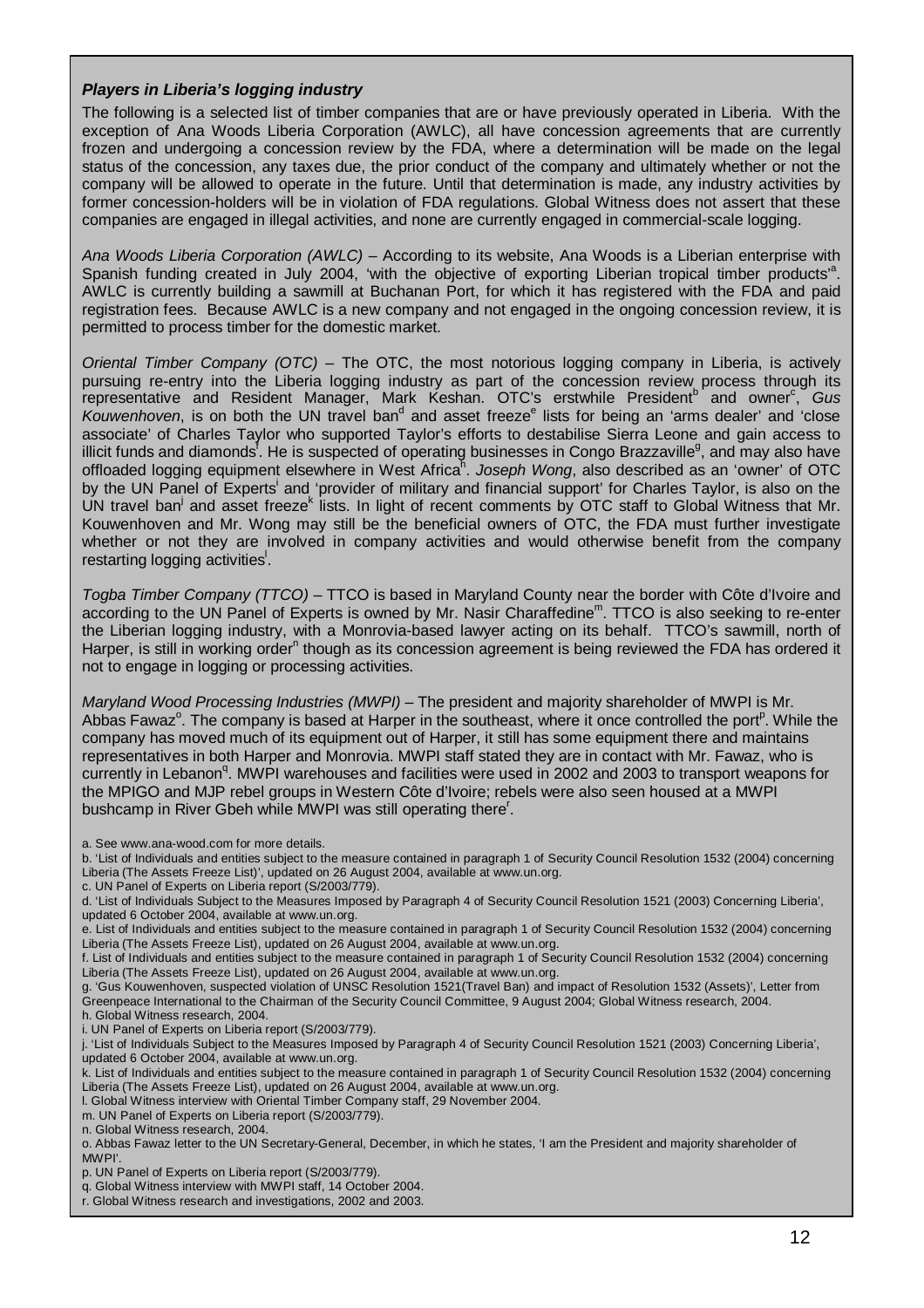#### **Reports of sanctions violations**

There are consistent reports that timber is being smuggled across the border into Guinea through Lofa and Nimba Counties, and to Côte d'Ivoire at various points along the border<sup>15</sup>. The potential for greater cross-border timber trafficking to Côte d'Ivoire is especially strong given the use of timber sales by both government and rebel forces to fund their war machines<sup>16</sup>.

There is also concern that sawn timber is being exported in containers from the Freeport of Monrovia. The over-supply of timber to the local market, large stockpiles of timber near the port and the ease of falsifying export documents for containerised shipments has increased the possibility of this occurring. The Managing Director of the FDA has also stated on numerous occasions his intent to organise a task force to investigate these reports<sup>17</sup>. As UNMIL is specifically mandated to help the government take control of its natural resources, it should play a stronger role in this regard and should assist the FDA in gaining oversight of existing logging activities. UNMIL's CivPol contingent could provide expertise in investigating and prosecuting violations of timber industry regulations, but the UN has failed to give them the authority required to properly carry out their duties. (See UNMIL's lack of policing authority is undermining security, page 17)

#### **Forestry Development Authority (FDA) Reform**

There continues to be lack of transparency, financial controls, and coherent forest management policies within the FDA. While a new group of 165 foresters were recently trained and the FDA had planned to deploy them on 1 November after the official end of disarmament $18$ , the riots in Monrovia, continued lack of security in forest areas and lack of capacity to deploy prevented this from taking place.



FDA staff were not paid between June and at least early December 2004, and FDA regional offices still suffer from a lack basic office equipment. The main regional office in Buchanan, which is located near key logging areas, has only one useable building and is often unable to patrol as there is only one vehicle for the entire area. The Tapeta and Ganta offices had no vehicles at all up through mid October. While foresters have been deployed to Sapo National Park, there is no FDA office as construction has only just begun on what is to be the FDA headquarters there. And while the FDA has had monitors stationed at key entry points into Monrovia to track the amount of timber entering the city, they have never impounded timber or levied fines.

The international community is working to overcome this lack of capacity, although the full amount of funds necessary to equip the FDA have not yet been secured. Smaller steps, such as pushing for joint patrols with the FDA, UNMIL and civil society representatives, are positive and will serve to keep all informed of what is going on, but they are only a beginning and many more critical reforms must be carried out.

#### **There is a lack of coherency in FDA policy on logging and revenue management**

FDA staff in and outside Monrovia have provided contradictory answers to Global Witness when asked about what steps the FDA has taken to control logging activities. In October, the Managing Director of the FDA stated to Global Witness that new FDA management had not issued permits for logging since it took control in 2003, and that no tax revenue had been generated for the FDA<sup>19</sup>. However, multiple FDA representatives stationed outside of Monrovia stated that the FDA office in Monrovia had indeed issued permits for the transportation of sawn timber to market, and that tax money was received for those permits<sup>20</sup>.

The Managing Director, when asked to explain the discrepancy in November, admitted the transport permits and receipt of revenue, but was unable to state how much money the taxes had earned the FDA; the important point in his opinion was not how much money was being generated but that the FDA was trying to put procedures in place. However, allowing the transport of sawn timber to market, while simultaneously failing to manage and enforce proper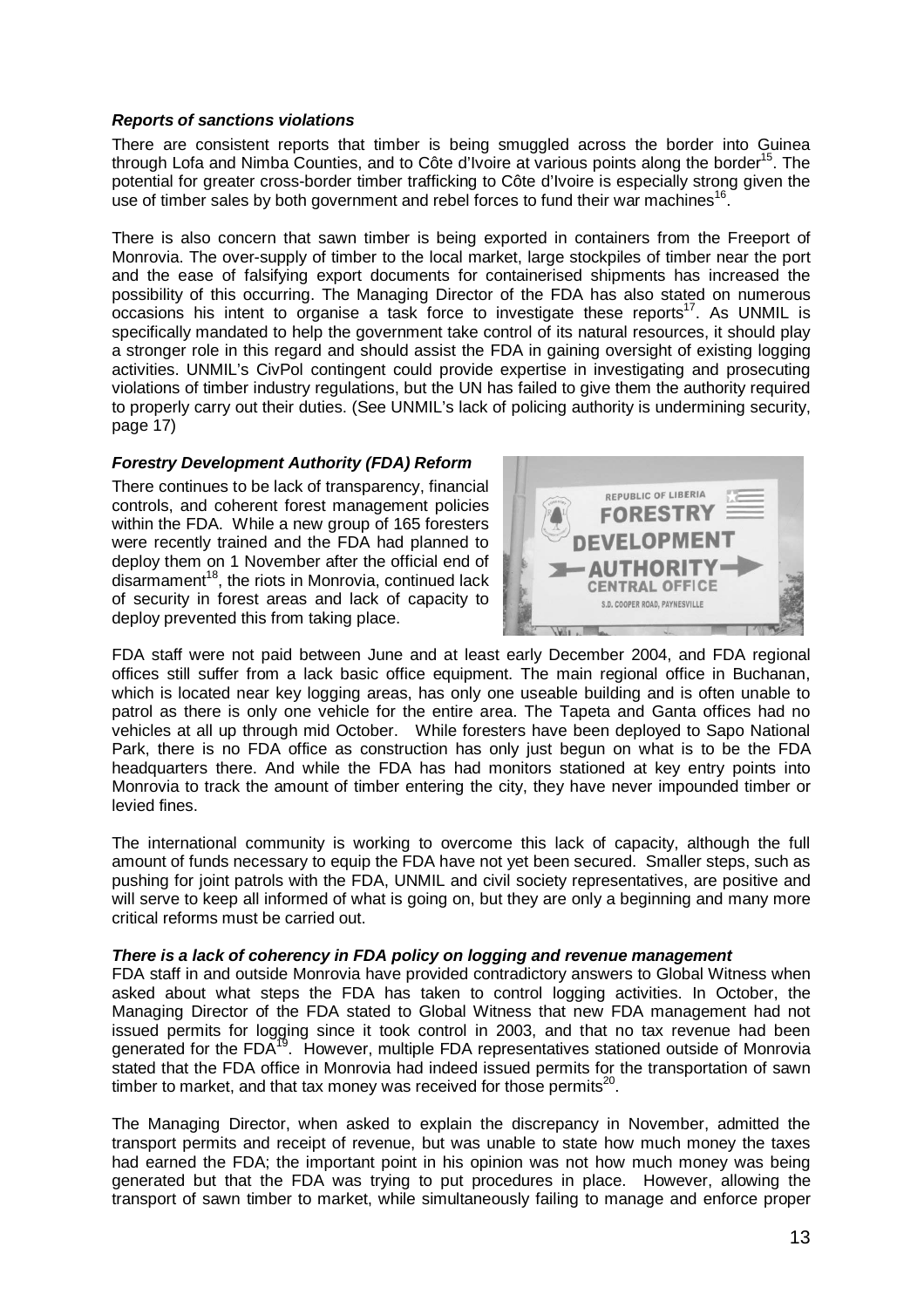regulatory policy for legal logging activities, runs counter to the FDA's mandate to control the industry. FDA staff have since reported that timber industry tax revenue is now US\$29,000 per month, a significant sum of money that could pay for training, capacity-building and salaries of FDA staff; it is critical that the FDA properly and publicly account for both the receipt and expenditure of these funds, and move to enforce clear regulations of legal logging and processing.

#### **The critical forensic audit and Concession Review process have yet to be completed**

Integral to the FDA reform process is the completion of a full, retrospective audit of the FDA and logging industry. Such a full audit is necessary to look critically at the ways in which logging industry revenue was misappropriated historically, determine how much money was misappropriated and who was involved, and devise mechanisms to help close such loopholes for

the future. The European Commission had been expected to undertake this work for some time, but it recently downscaled the audit to be more of a basic systems review, and has not publicly released its final report. This change in scope is especially unfortunate as the US government funded a pre-audit of the FDA in June 2004, which showed that after eight months in power the FDA still had 'a complete lack of financial management systems<sup>21</sup>, and reiterated the call for a full audit.

The audit is also necessary to settle the dispute between companies and the government over how much money is owed in overdue taxes. This determination will affect the outcome of the Concession Review, the fundamental review of which companies have legal claims to log and which of those will be allowed to operate in the future. The review has gone through two inconclusive rounds, and major disputes remain; the FDA concluded after Phase 1 of the Concession Review that it was owed over US\$26 million $^{22}$ , while industry representatives disagreed. A third and final round has been stalled for months, though a Technical Committee has recently been formed and deliberations are due to begin again in early December. However, the final report on the review is not due to be completed until the first quarter of 2005. Relaxing the current sanctions to allow any concessionaires to log before the Concession Review and forensic audit have been completed would undermine progress made so far.

#### **The armed occupation of Sapo National Park**

Sapo is one of Liberia's two national parks, and encompasses one of the world's 25 bio-diversity hotspots. It has also become home to hundreds of armed combatants aligned with the former MODEL rebel group, who began entering the park in early 2004 and have been illegally mining gold, hunting bushmeat and engaging in small-scale logging<sup>a</sup>. While the presence of the combatants is well known, neither UNMIL nor the FDA have made concerted efforts to remove the combatants from the park, although the increased presence of Ethiopian peacekeepers—who on their own accord began shuttling FDA representatives in to assess the situation—has slowly led to some combatants leaving<sup>b</sup>. What effect the recent deployment of FDA foresters to the area will have has yet to be determined, but without significant assistance from UNMIL, it is unlikely to seriously improve the situation in the short term.

Far from an isolated incident, the situation in Sapo is demonstrative of a larger lack of control over the country's timber resources and territory more generally. Sapo is the centre of conservation efforts in the country, and its continued occupation by armed ex-combatants both poses a threat to the area's security as well as undermines UNMIL authority. A strong UNMIL presence and frequent reconnaissance missions to Sapo and elsewhere in the country's timberproducing areas previously could have prevented this and similar situations, and such deployment and monitoring should be instituted now in order to redress such lack of control.

a. Global Witness interviews with UNMIL staff and representatives of Liberian environmental organisations, October 2004.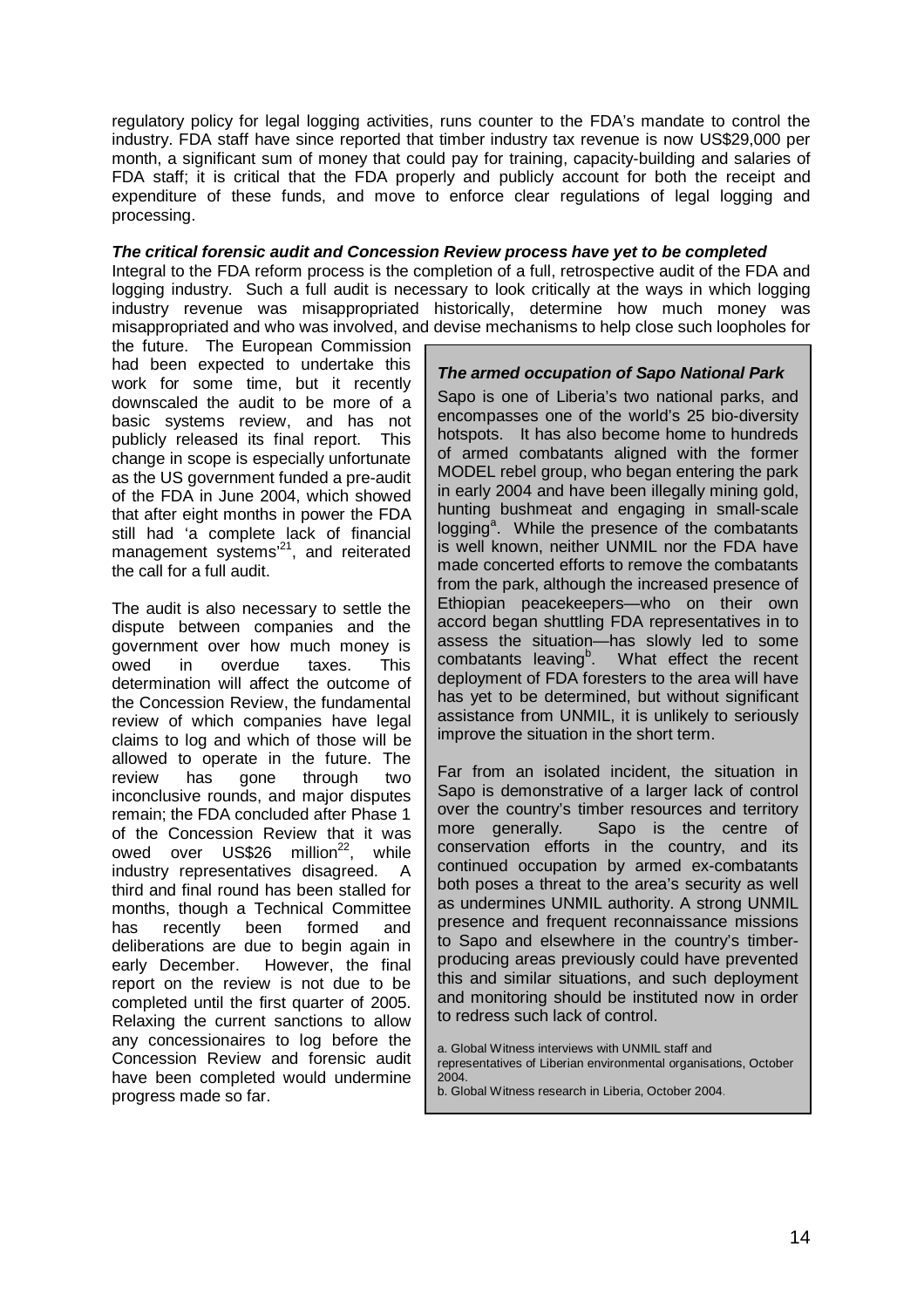#### **UNMIL and Liberia's natural resources**

UNMIL is mandated specifically to help the Liberian government regain control over its natural resources, but whether due to a lack of priority or coordination with the NTGL, UNMIL has made insufficient moves in that direction. Timber sawing and selling have been taking place in areas where the UN has a significant presence, such as Buchanan, and while on multiple occasions UNMIL has stopped timber trucks to check for permits<sup>23</sup>, it is unclear how often such searches take place. Given the NTGL's lack of law enforcement capacity, UNMIL stands as the only force capable of enforcing forestry management law at this point, and its strategically placed checkpoints would enable it to do so with relative ease. Education on the importance of controlling natural resource extraction and the laws currently in place to do so should become a standardised component of UNMIL peacekeeper, CivPol and civilian staff orientation programmes beginning immediately. (See UNMIL's lack of policing authority is undermining security, page 17)

UNMIL must also ensure that it is not perpetuating illegal logging activities through its own timber purchases. Global Witness, as well as the Panel of Experts, have previously expressed their concern and called on UNMIL and all NGOs in Liberia to institute a system of purchasing only legally-sourced timber<sup>24</sup>. Given the role of an uncontrolled logging industry in fuelling conflict and corruption historically, and the continued threat it poses to peace and security, UNMIL must work with the FDA and local environmental groups to develop and implement a clear timbersourcing policy.

#### **The Liberian diamond industry**

The uncontrolled Liberian diamond industry continues to pose a threat to regional security, as the NTGL does not have authority over diamond-producing areas and important control systems have not been put in place. The UN Security Council responded to the role of rough diamonds in fuelling the civil war in Sierra Leone and Liberia by imposing diamond sanctions in March  $2001^{25}$ . The diamond embargo has been continued through to the current sanctions regime, due to the NTGL's lack of control over its diamond-producing areas and diamond industry more generally. At present, Liberia is still not in compliance with Kimberley Process (KP) requirements.

Along with this continued lack of control, there has been a boom in diamond mining taking place in Liberia, especially in the north near the borders with Guinea and Côte d'Ivoire. The UN sanctions do not ban diamond-mining activities, but rather the export of diamonds found in the process. During an investigation by Global Witness on the border with Guinea, small-scale alluvial and larger-scale mechanised alluvial mining was recorded just outside of Gbarpa, a small village between Yekepa and Saniquellie. In one location the mining pit was at least 10 metres deep with three levels; this is the operation of a company called Jungle Waters, run by Mr. Floyd Thomas, which UN staff and peacekeepers state is the largest mining company operating in the area<sup>26</sup>. There are also reports of increased diamond mining activities near Zorgowee and Kahnple, also in Nimba County.

While some progress has been made toward instituting essential government controls over diamonds, such as the passing of legislation designed to implement the KP, given the historical and current lack of control over natural resources and border regions in Liberia the time is not right for diamond export sanctions to be lifted. In addition to the lack of control the NTGL has over its territory, there is currently a lack of capacity, law enforcement and civil service infrastructure to adequately deal with the establishment of a diamond-trading regime. Moreover, there remains a regional network of actors involved in the diamond trade who would be able to, and have previously, facilitated the illegal trade of diamonds from Liberia<sup>27</sup>.

Like timber, restarting the diamond industry will not be a panacea for Liberia's economic problems. While diamond mining has already restarted, alluvial diamond mining and exploration in Liberia has never utilised a large artisan workforce. UN officials have suggested that demobilised fighters can swap their 'guns for shovels', but alluvial diamond mining cannot provide viable alternative employment for a large number of ex-combatants. Moreover, environmental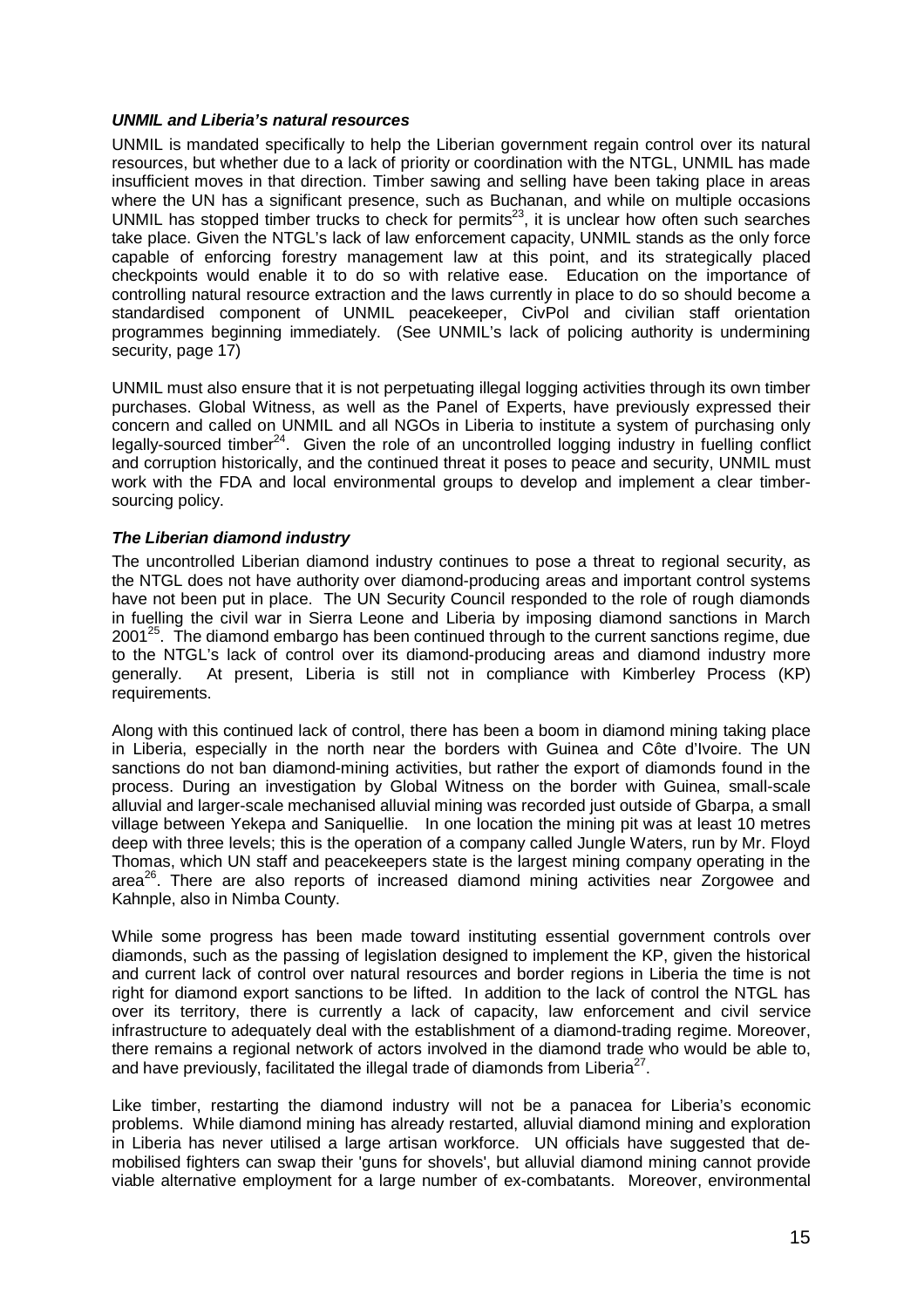factors, such as the rainy season that runs from July to October, makes the work seasonal and unsustainable as a year-round livelihood for ex-combatants.

As diamonds are already being mined it is crucial that the Liberian government make concerted efforts to implement the rigorous controls required to ensure its participation in the KP. The provision of funds for the establishment of such controls should be a priority focus for the international donor community. A team from the KP is making a visit to Liberia at the start of 2005 for a pre-implementation assessment visit, and a second visit should also be carried out once systems have been put in place and before a competent decision can be made on whether to lift sanctions.

Sanctions should only be lifted when Liberia and its neighbours can prove that they will be fully compliant with the KP. The legislation passed by the Liberian government to implement the KP sets a unique precedent as it turns voluntary controls of the KP into national law, but given the history of diamonds fuelling conflict in the region the NTGL should go beyond the recommendations set out in the KP system of controls. This is not to place an undue burden on the government, but rather to protect the long-term interests of the country and region.

It is critical that the Liberian government maintains authority over its timber and diamond-rich territory, and can adequately oversee extraction and revenue management. At present armed ex-combatants and criminal elements maintain their ability to profit from natural resource trading, and without control both industries will likely continue contribute to further conflict. Taking such control will require the NTGL to implement key reforms of its resource industries and central governance, and require UNMIL to ensure security over interior areas and control of borders; something neither has yet been able to accomplish.

#### **SECTION 2: Security threats and lack of control over Liberia's borders**

There is still insufficient UNMIL deployment in key interior regions and along critical border areas and border crossing points. In those areas where it is deployed, infrequent patrols of areas outside its immediate zone of control prevent UNMIL from establishing stronger authority and preventing illegal activities by armed ex-combatants and other criminal elements.

Until at least early November 2004, many key border crossing points with Sierra Leone, Guinea and Côte d'Ivoire were under the control of armed ex-combatants from LURD and MODEL, who harassed local civilians and acted as unauthorised border agents, demanding money from travellers. LURD-affiliated fighters issued travel permits, called 'laissez-passers', at the Mano River Bridge crossing point with Sierra Leone**<sup>28</sup>**, requiring travellers to purchase a pass and pay additional bribes to fighters located on the bridge itself. Similar extortion took



Old car parts act as border security, Yekepa, October 2004.

place at the Prollo border crossing point with Côte d'Ivoire, where some 25 MODEL combatants profited from such activities**<sup>29</sup>**. There are continued reports of such abuses along the border with Côte d'Ivoire, especially in areas surrounding Zwedru**<sup>30</sup>**. Such lack of authority shown by the NTGL and UNMIL has deeply worrying implications for the safety of residents in the area, refugees fleeing violence in Côte d'Ivoire, and Liberian security more generally.

The large population of ex-combatants in Liberia pose a serious threat to internal and regional security. Most have not been reintegrated, and some have staged violent demonstrations to demand DDRR payments and express frustration over the slow start of rehabilitation programmes. Recent riots in Monrovia, largely composed of ex-combatants, left at least 16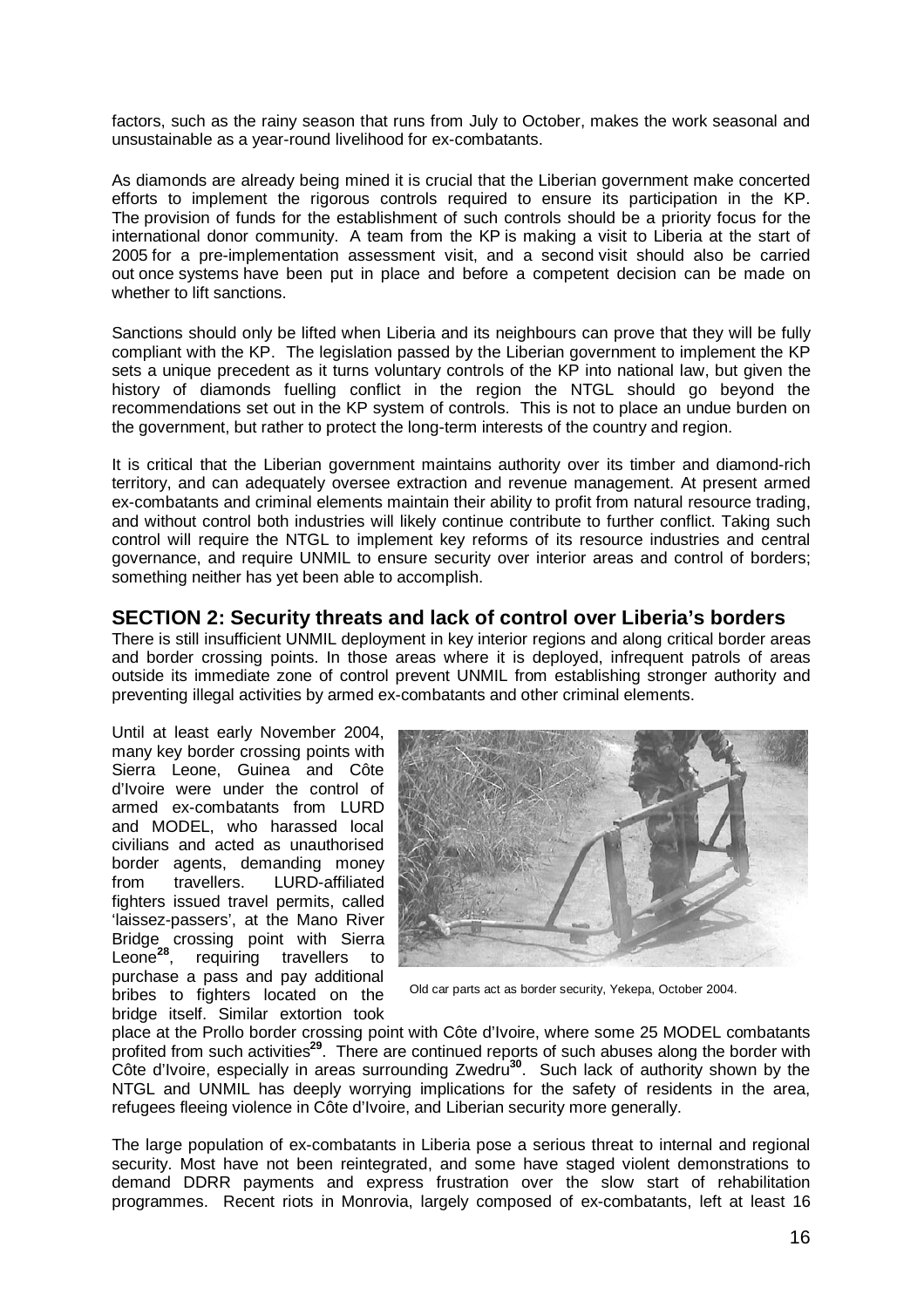people dead and hundreds injured, and caused UNHCR to suspend its planned repatriation programme of refugees from Côte d'Ivoire, stating that 'it is against our policy to repatriate refugees to a country which is not considered safe<sup>3</sup>

The ability of ex-combatants to re-ignite such violence and disrupt security, even in heavilypoliced Monrovia, is an indication of the precariousness of the peace in Liberia. The continuation of a house-to-house search for weapons, which had been planned as part of DDRR some time ago, should continue and could contribute to the security situation by removing more weapons from circulation. Ultimately, however, the situation will not improve unless excombatants are properly engaged in a rehabilitation programme and successfully reintegrated into society. (See Annex II: How Liberia's poorly planned DDRR programme is undermining regional security and UN success, page 22)

#### **Security implications of Liberia's porous borders**

Control of Liberia's porous borders is critical to ensuring the implementation of the timber, diamonds and arms embargoes, and to prevent any spillover of violence from Côte d'Ivoire. While UNMIL maintains a 33-person strong rapid reaction force in investigating and stopping such cross-border activities, as well as the stabilising effect of 15,000 peacekeepers spread out through the country, current UNMIL deployment strategy is not providing adequate protection of Liberia's 1,585km border.

In Yekepa, near the border with Guinea, peacekeeping troops are stationed a few kilometres from the border and only make quick patrols every few days. No UNMIL troops are stationed at the border for any significant amount of time to augment the work of customs and immigration officials. When Global Witness interviewed these border agents in mid-October, they had not been paid in months (travelling to and from Monrovia to pick up salary personally was said to cost a month's wages), had no vehicles (staff were forced to either walk or hitch rides to the border in taxis or on UN vehicles), and had no uniforms, radios, computers or electricity<sup>32</sup>. Further west, at the Mano River Bridge crossing point with Sierra Leone, even with UNMIL troops stationed at the border, harassment of civilians and extortion of money from travellers continued.



Immigration office at Yekepa border, October 2004.

Increased violence in Côte d'Ivoire, the flow of refugees into Liberia, and presence of armed excombatants should make the area a priority for UNMIL deployment. However, while there are only two major crossing points into Côte d'Ivoire from Maryland County, one via ferry at Prollo and another farther south at Patayelay, Senegalese peacekeeping troops assigned to the area are stationed many kilometres away and had not visited the ferry crossing point until August 2004. Even with the knowledge that former-MODEL fighters there were demanding money from travellers, the peacekeepers only visited once a week for a brief time, road conditions permitting<sup>33</sup>. NTGL immigration representatives did not even deploy to the Harper area until early November. Given the significance of the crossing point, the

history of cross-border movement of timber, diamonds, weapons and mercenaries, and the threat from increasing violence there, such infrequent and limited peacekeeping visits are insufficient to maintain control of the border.

#### **UNMIL's lack of policing authority is undermining security**

The UN Security Council gave UNMIL an expansive Chapter 7 peacekeeping mandate, tasking it to help bring peace to the country and 'assist the transitional government in restoring proper administration of natural resources<sup>34</sup>. Despite its seemingly robust mandate the UN has not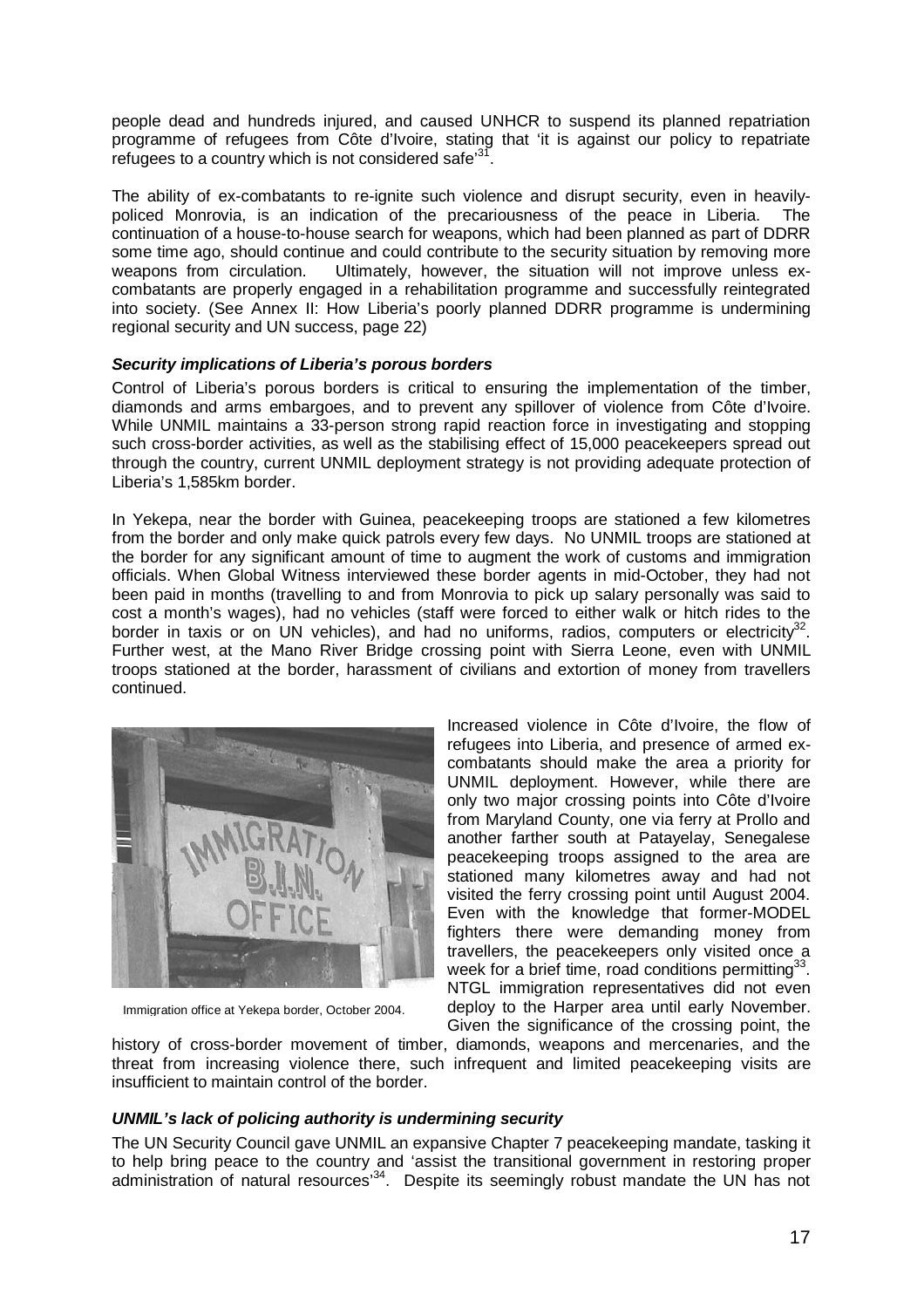clarified the powers of UNMIL's important Civilian Police (CivPol) unit, resulting in inconsistent application of the mandate and hindering CivPol's effectiveness as a law enforcement body.

According to UNMIL representatives, CivPol cannot act on its own to arrest or detain suspects in the course of investigating crimes or otherwise preventing illegal activities from taking place. Instead, CivPol officers have been instructed to work with the Liberian National Police (LNP), which is not trusted by the general population and is regarded as corrupt, undisciplined and under-staffed. In the confusion, UNMIL has been unable to intervene in cases of criminal activity, such as the exploitation of natural resources by armed ex-combatants in Sapo National Park and uncontrolled logging activities taking place throughout the country. Moreover, coordinated investigations with the LNP have often led to LNP officers tipping off suspects of impending arrests<sup>35</sup>. CivPol officers have repeatedly expressed frustration with their lack of power, and previous UN Panel of Experts reports have called for such expansion of CivPol's authority $36$ .

However, CivPol continues to demur to the LNP. Beyond concerns about corruption and poor training, the LNP lacks vehicles, radios and the staff necessary to carry out its work; as of late October, there were only 17 LNP officers for all of Maryland County, and just one duty officer for Harper's main police station<sup>37</sup>. This has created a cycle of inaction, as those needing police assistance call CivPol, who refer them to the LNP, who then say that they have no vehicles or staff to handle the situation and refer the call to CivPol. As the NTGL lacks the capacity to ensure physical and administrative control of its territory, much responsibility inevitably falls to UNMIL, and its inability or unwillingness to intervene in stopping and preventing criminal activities is undermining UNMIL's credibility, and hindering the creation of a secure environment in Liberia.

#### **SECTION 3: Unreformed governance and uncoordinated international response undermine progress**

The NTGL's continued failure to function effectively has significant ramifications for the country's long-term reconstruction prospects, as well as for the security of Liberia and its neighbours. Jacques Klein, the Head of UNMIL, has called the NTGL a 'coalition of the unwilling'38, and political infighting, lack of reform and corruption are eroding donor confidence and undermining its ability to govern.

#### **Corruption and lack of transparency**

Serious concerns have been raised by Global Witness, the UN Panel of Experts<sup>39</sup> and representatives of the International Monetary Fund and World Bank about the NTGL's lack of transparency and inability to properly and publicly account for the money it receives<sup>40</sup>. High profile incidents, such as the multi-million dollar purchase of luxury jeeps for government ministers, have concerned donors and angered Liberians desperate for the NTGL to spend its resources on more pressing matters. This lack of financial control has caused many international donors to withhold aid that was pledged at the Liberia Donors Conference in February 2004, and may impede IMF plans



National Legislature, Monrovia, 2004.

to restructure Liberia's US\$3 billion in international debt $41$ . While the NTGL appears to be responding previous attempts to stamp out corruption have not worked. Donors should place more pressure on the NTGL to improve its governance, conditioning their aid with requirements of transparency and accountability to ensure money is not misappropriated.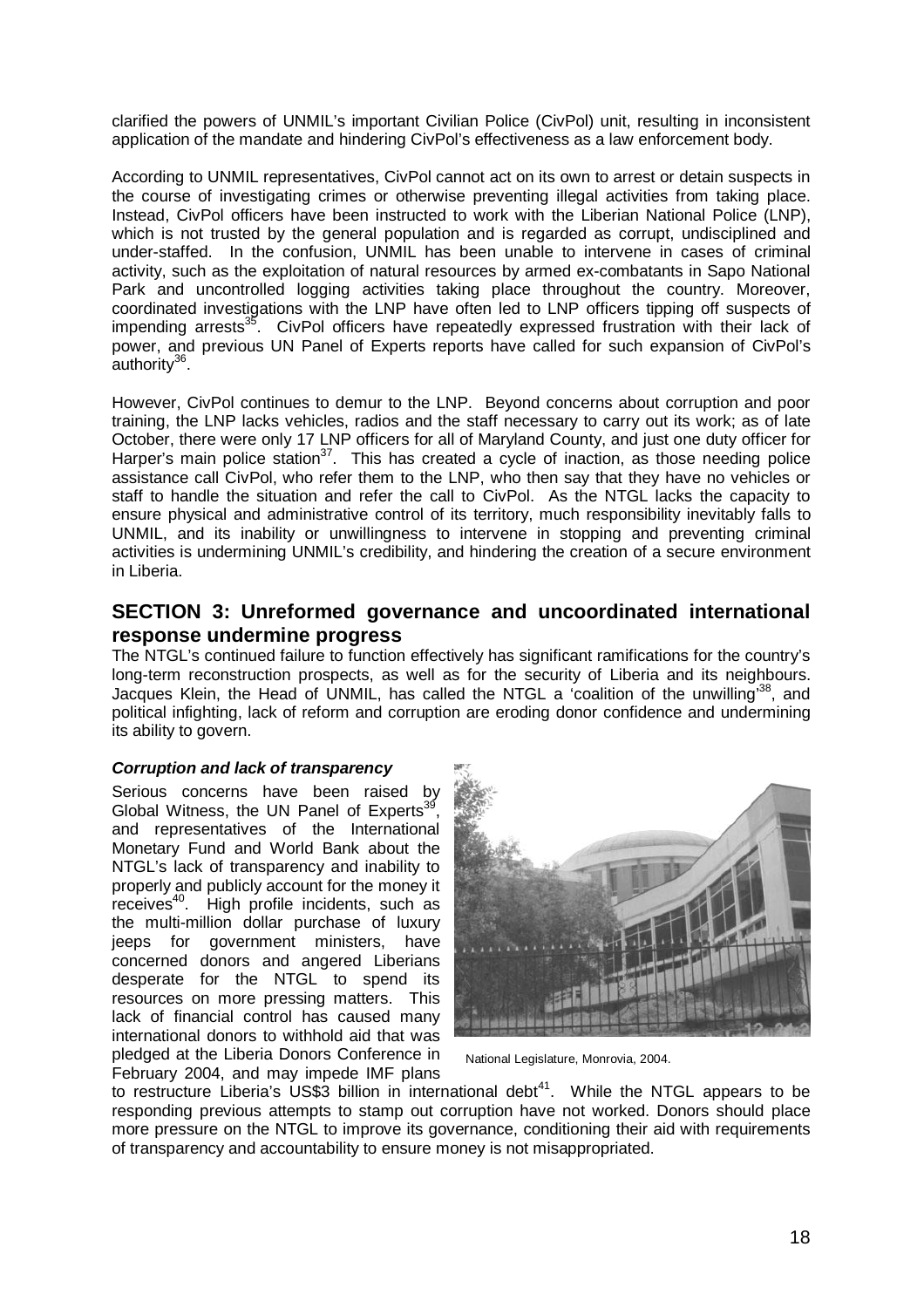#### **Iron Ore and the NTGL's missing millions**

The ongoing debate surrounding a US\$10 million sale of iron ore to a Chinese company, the Qingdao Trading Group Corporation, continues its slow progress through the Liberian Supreme Court<sup>a</sup>, and demonstrates a significant failure of the NTGL to act in a transparent and accountable manner. In August 2004, a coalition of Liberian legal, environmental and good governance NGOs (the Coalition) challenged the NTGL's authority to enter into the export agreement without legislative approval, and requested details of the transaction. The government did not respond to the Coalition's initial information requests, and the Coalition subsequently filed suit in the Liberian Supreme Court on August  $27<sup>th</sup>$  2004, asking the Court to stay any further exports until the situation was resolved. The Supreme Court agreed to this motion, pending the outcome of a meeting scheduled for 3 September, and that meeting determined the export stay should remain in place pending the outcome of further deliberations that were ongoing at the time of publication.

While the Finance Ministry has admitted that the sale took place and asserts that it has benefited the country's finances, the government has continuously refused to publicly disclose how the deal was managed and how the revenue has been accounted for. The government has also not provided any documentation to the public from the relevant port authorities relating to the arrival and departure of the cargo ships that carried the ore to China. The government's continued refusal to make public the details surrounding the sale and the manner in which revenue was handled calls into question the NTGL's commitment to operating in a transparent and accountable manner.

a. Global Witness research and interviews with Liberian environmental lawyers, 2004



Iron ore ready for loading, Buchanan Port, October 2004.

#### **Lack of Funds for the NTGL and UN**

While the lack of reform and good governance in the NTGL is the responsibility of Liberian representatives to correct, the international donor community could more effectively fund UNMIL and Liberia's reconstruction. The donor community has not adequately supported the work of the World Food Programme (WFP), which has cut its daily food rations to below minimum requirements<sup>42</sup>, citing a \$20 million shortfall for its West Africa coastal operations<sup>43</sup>. This lack of food security poses a serious threat to Liberia, as nearly a third of Liberia's population, or 942,000 people, will be dependent on food aid next year in 2005<sup>44</sup>. The influx of Ivorian refugees,

and return of Liberians from Côte d'Ivoire, will exacerbate the situation. Moreover, UNMIL staff have complained that much of the donor money pledged was for discreet projects, and has not left a large enough sum of unallocated funding for less-high profile, but equally fundamental, projects such as reforming the penal system and paying police salaries. Without such reforms, which are essential to restoring law and order to Liberia, the success of UNMIL and other donor work will ultimately be undermined.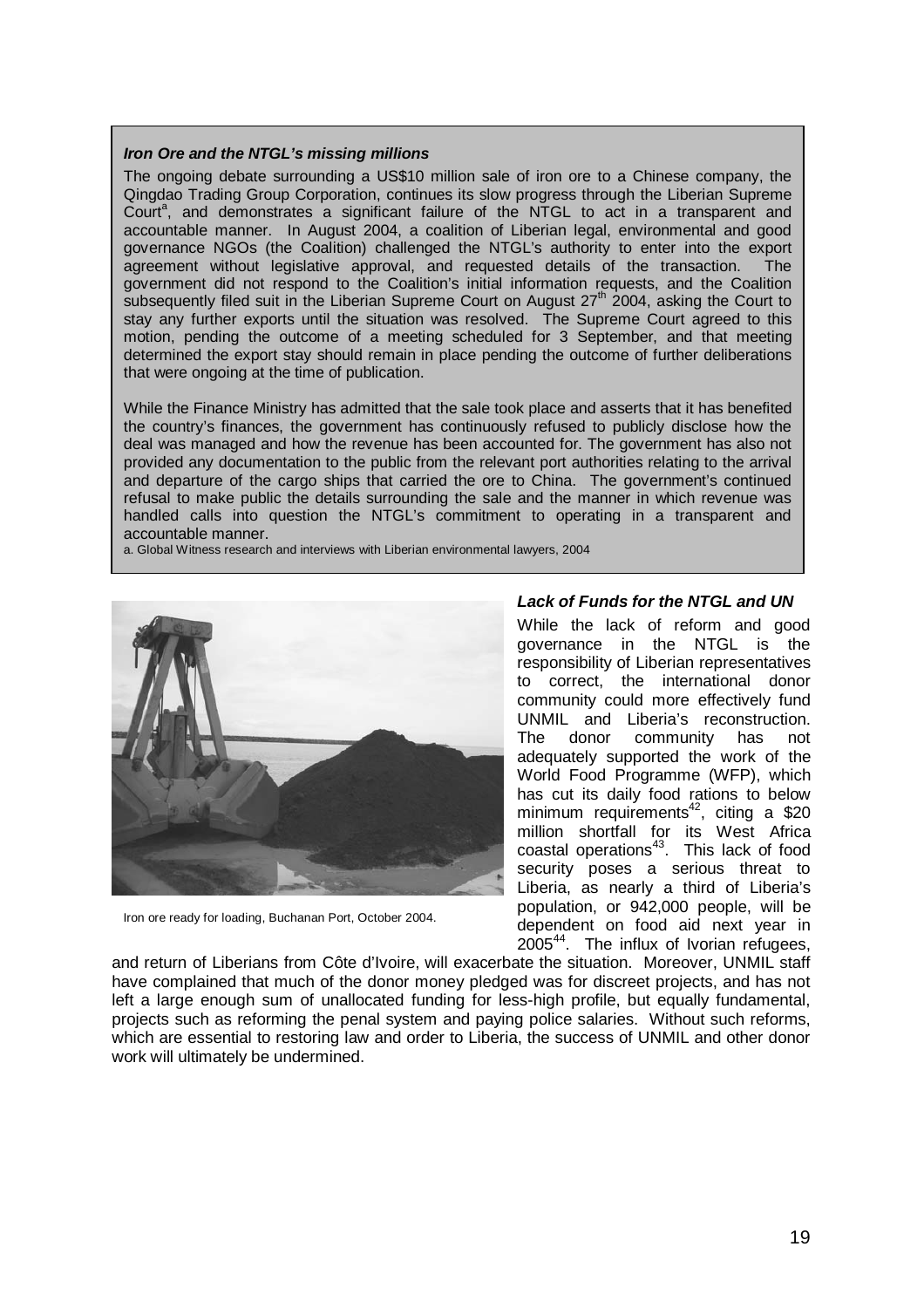#### **Freezing assets and closing borders**

In addition to sanctions on arms and natural resources, the UN Security Council has established a travel ban list for persons who 'constitute a threat to the peace process in Liberia, or who are engaged in activities aimed at undermining peace and stability in Liberia and the sub-region'<sup>a</sup>. The Security Council has also established an asset freeze list, to prevent certain individuals from using 'misappropriated funds and property to interfere in the restoration of peace and stability in Liberia and sub-region<sup>®</sup>. It is incumbent upon all nations and institutions to uphold UNSC resolutions as international law; however, the process has been continuously undermined by lack of implementation.

The travel ban has been continuously violated, and the asset freeze, in particular, has been slow to take effect. Only recently has the Liberian government itself begun to move toward freezing the assets of persons on the list. The asset freeze list includes a number of individuals involved in the logging industry, such as Joseph Wong and Gus Kouwenhoven of the Oriental Timber Company, as well as high-profile Liberians like Emmanuel Shaw, the former economic advisor to Charles Taylor, and Benoni Urey, former head of the Bureau of Maritime Affairs<sup>c</sup>. As one of the few methods necessary to hold those responsible to account, it is critical that the international community—governments, banks and businesses alike—fulfil their obligation to uphold the UNSC travel ban and asset freeze.

a. Security Council Resolution 1521 (S/2003/1521).

b. Security Council Resolution 1532 (S/2004/1532); 'List of Individuals and entities subject to the measure contained in paragraph 1 of Security Council Resolution 1532 (2004) concerning Liberia (The Assets Freeze List), updated on 26 August 2004', available at www.un.org.

c. List of Individuals and entities subject to the measure contained in paragraph 1 of Security Council Resolution 1532 (2004) concerning Liberia (The Assets Freeze List), updated on 26 August 2004, available at www.un.org.

## **CONCLUSION**

Liberia is still in the early stages of its transition from a source of regional instability to a country that possesses a transparent government and economy that benefit all citizens. The disarmament phase of the DDRR programme has ended $45$ , UNMIL has its full force of 15,000 peacekeepers and the warring parties have officially dissolved their militaries to help pave the way for elections scheduled for October 2005<sup>46</sup>. Yet the situation remains highly unstable, as security threats and poor governance threaten to undermine the peace process. While the international community has a concurrent responsibility to assist this transition process through distribution of donor aid and technical support, for long-term stability and peace in Liberia it is critical that the reform process be led by a Liberian government committed to principles of transparency and accountability.

The NTGL has yet to take a strong leadership role in this regard, and after one year key reforms have yet to be implemented and the much of the country remains outside government control. The government has been beset by political infighting and has failed to properly account for donor funds and revenue from natural resource sales. The NTGL's presence in the interior of the country is minimal, and representation along its borders inadequate. The FDA has not completed fundamental internal reforms and still lacks the capacity to oversee the country's logging industry, a situation that has perpetuated unregulated logging and the generation of revenue for armed ex-combatants. The government has also failed to prove its ability to implement the requirements of the Kimberley Process, as large-scale diamond mining takes place in the absence of government supervision. The UN, for its part, has failed to adequately prepare for and implement the DDRR process, and has not provided necessary internal and border security, especially along the border with an increasingly volatile Côte d'Ivoire.

Armed ex-combatants have exploited this lack of control, and continue to harass and extort money from civilians, spark violent riots within Liberia and threaten regional security by crossing into Côte d'Ivoire to fight. Moreover, the continued lack of Liberian internal and border security allows armed ex-combatants to operate with relative impunity and profit from cross-border trafficking of weapons, timber and diamonds. In its unreformed and unsecured state, Liberia's natural resources remain a threat to international security. The NTGL has not met the requirements as set forth by Security Council Resolution 1521 (2003) for the lifting of sanctions,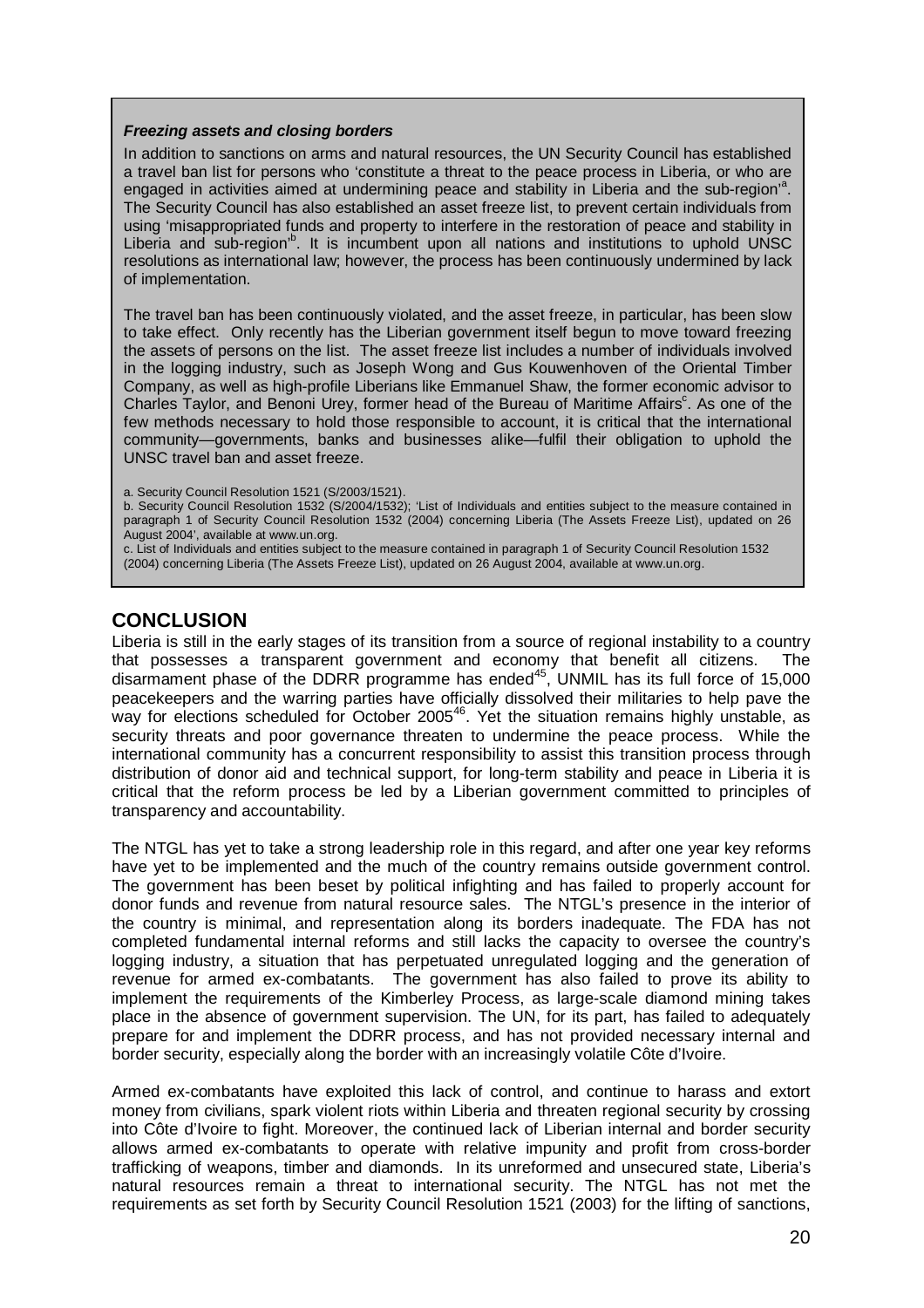and the Security Council should renew the sanctions regime at its meeting in December for one year with a six month review. While sanctions should not be necessary forever, they have been put in place to protect Liberia and its neighbours from further violence and promote peace; given the lack of stability and progress in Liberia, and the explosion of violence in neighbouring Côte d'Ivoire, that protection is needed now more than ever.

# **ANNEXES**

#### **Annex I: Regional Security Issues and Their Effects on Liberia**

The current political turmoil in Côte d'Ivoire, fragility of the government in Guinea and the impending withdrawal of UNASMIL from Sierra Leone reinforces the need for an awareness of the effects of the situation in Liberia on the region, and vice versa. The recent surge in violence in Côte d'Ivoire, and the prospect of a return to full-scale war despite a new UN arms embargo<sup>47</sup> is a direct security threat to Liberia. Moreover, the region is still awash with weapons and excombatants, including those waiting to disarm in Côte d'Ivoire and those in Liberia that are still awaiting rehabilitation training courses and employment. Given the historical cross-border movement of natural resources, weapons and mercenaries, and reports of re-recruitment of excombatants from Liberia to fight in Côte d'Ivoire<sup>48</sup>, any return to conflict in Côte d'Ivoire will threaten Liberia and draw more Liberians back into war.

The fighting in Côte d'Ivoire has already caused an increased number of Ivorian refugees and Liberian returnees to come to Liberia and has strained already over-stretched humanitarian aid programmes. At least 19,000 refugees have crossed over so  $far^{49}$ , and some border towns in Liberia have swelled to over double their original size<sup>50</sup>. As nearly one third of Liberia is dependent on food aid, any additional pressure on vital food resources may result in reductions of food rations. As Rudd Lubbers, Chief of the UNHCR, stated in early November, 'At such a difficult and fragile stage in the rehabilitation of Liberia, a large influx of new refugees from Côte d'Ivoire would be detrimental, creating further poverty and instability<sup>51</sup>.

Likewise, the political and security situation in Guinea is also fragile, with ethnic clashes in Guinea Forestierre region, continued uncertainty over succession plans for President Lansana Conte, and cross-border movement of weapons and former LURD fighters. Such weapons trafficking and disappearance of a LURD weapons cache from Macenta<sup>52</sup> pose a threat to both Guinea and Liberia, and reinforces the need for a more integrated approach to weapons tracking and collection.

Sierra Leone has made progress toward lasting peace, but its progress is still jeopardised by the instability of Guinea, Liberia and Côte d'Ivoire. Sierra Leone is being heralded as a success as the UN plans to withdraw most of its troops by mid 2005, but the country has only been officially at peace since January 2002 and conducted its first post-conflict election in May 2002. The retraining of the Sierra Leonean army and police force is still ongoing, and the army's ability to respond effectively to cross-border violence from Liberia or Guinea remains untested. Moreover, many of the fundamental issues which led to conflict, including the distribution of wealth, inadequately-controlled diamond sector, high level of unemployment and endemic corruption, remain unresolved and continue to threaten Sierra Leone's progress.

Also, many of the high profile people the Special Court is prosecuting maintain supporters within Sierra Leone, posing a potential threat to the Court and domestic security. This threat will become more acute if the Court successfully brings Charles Taylor to trial. While important for the long-term prospects of peace and security within the region, bringing Taylor to Freetown for trial, and keeping the country safe while he is awaiting and undergoing trial, will take significant coordination among a sizable number of well-trained troops.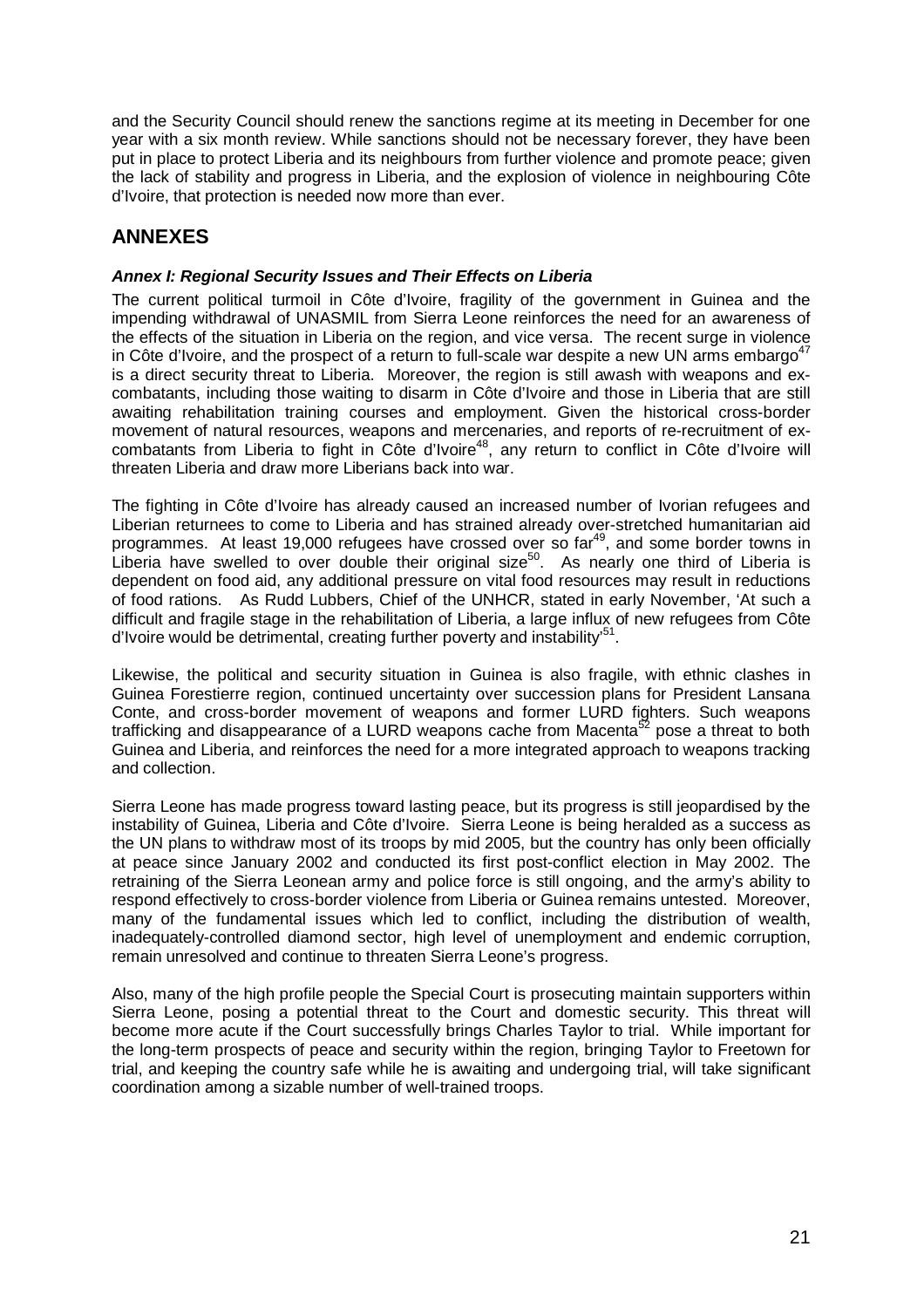#### **Annex II: How Liberia's poorly planned DDRR programme is undermining regional security and UN success**

The successful completion of the Liberia Disarmament, Demobilisation, Rehabilitation and Reintegration (DDRR) programme is fundamental to helping break the cycle of violence and mercenary activity seen in West Africa. The disarmament and demobilisation phase of DDRR is now over, and it is clear that the entire process has suffered from under-funding by the international community, lack of planning by its designers and an accelerated deadline for completion that has undermined its effectiveness and continues to jeopardise its potential success.

#### **A Rushed Process**

The original deadline for the end of the disarmament and demobilisation components of DDRR was December 2004, but this was moved forward by UNMIL leadership to 31 October 2004. This move was initially met with protests from the NTGL, which felt the October deadline to early, but eventually the deadline was extended for some eastern parts of Liberia to 24 November 2004<sup>53</sup>. Bringing forward the completion date has meant that disarmament was rushed and poorly planned in many areas, particularly the east and southeast of Liberia<sup>54</sup>. The disarmament camp in Harper, which is important due to its proximity to Côte



d'Ivoire and MODEL strongholds, was not due to open until November, but the process was expedited and sensitisation programmes began only one day before the camp, though incomplete, was opened. Not surprisingly, resulting turnout was far lower than expected<sup>55</sup>, and there remain legitimate concerns about former MODEL combatants who remain armed and unregistered in the area $^{56}$ .

By 24 November 2004, over 100,000 combat related persons had registered for DDRR<sup>57</sup>, far above the anticipated number of 38,000<sup>58</sup>, and as a result much of the DDRR budget was spent on disarming and providing resettlement grants. There was no comprehensive list of fighters<sup>59</sup> and no successful method with which disarmament sites could crosscheck names of registrants, leading to the possibility that some combatants may have registered multiple times and that noncombatants may incorrectly registered and received benefits. This has left inadequate funds for the crucial rehabilitation and reintegration programmes that form the backbone of a successful long-term demobilisation strategy<sup>60</sup>.

#### **The Lack of R & R**

There is a severe shortage of Rehabilitation and Reintegration (RR) programmes available to excombatants. Many former fighters have been discharged from DDRR camps after only a few days of observation, with their initial cash payment of \$150 and some food, and told to check in at a later date when there may be an RR programme ready to begin. According to official UNMIL statistics from early November, there are at least 71,400 ex-combatants eligible for RR programmes, but only 23,400 spots available<sup>61</sup>. This shortage, compounded with the lack of available employment and poor living conditions in containment camps, has created significant resentment within the ex-combatant community, who were promised training programmes upon the completion of disarmament. The longer it takes for RR programmes to become operational the more likely it is that ex-combatants will cause additional unrest in Liberia and cross into Côte d'Ivoire to fight as mercenaries.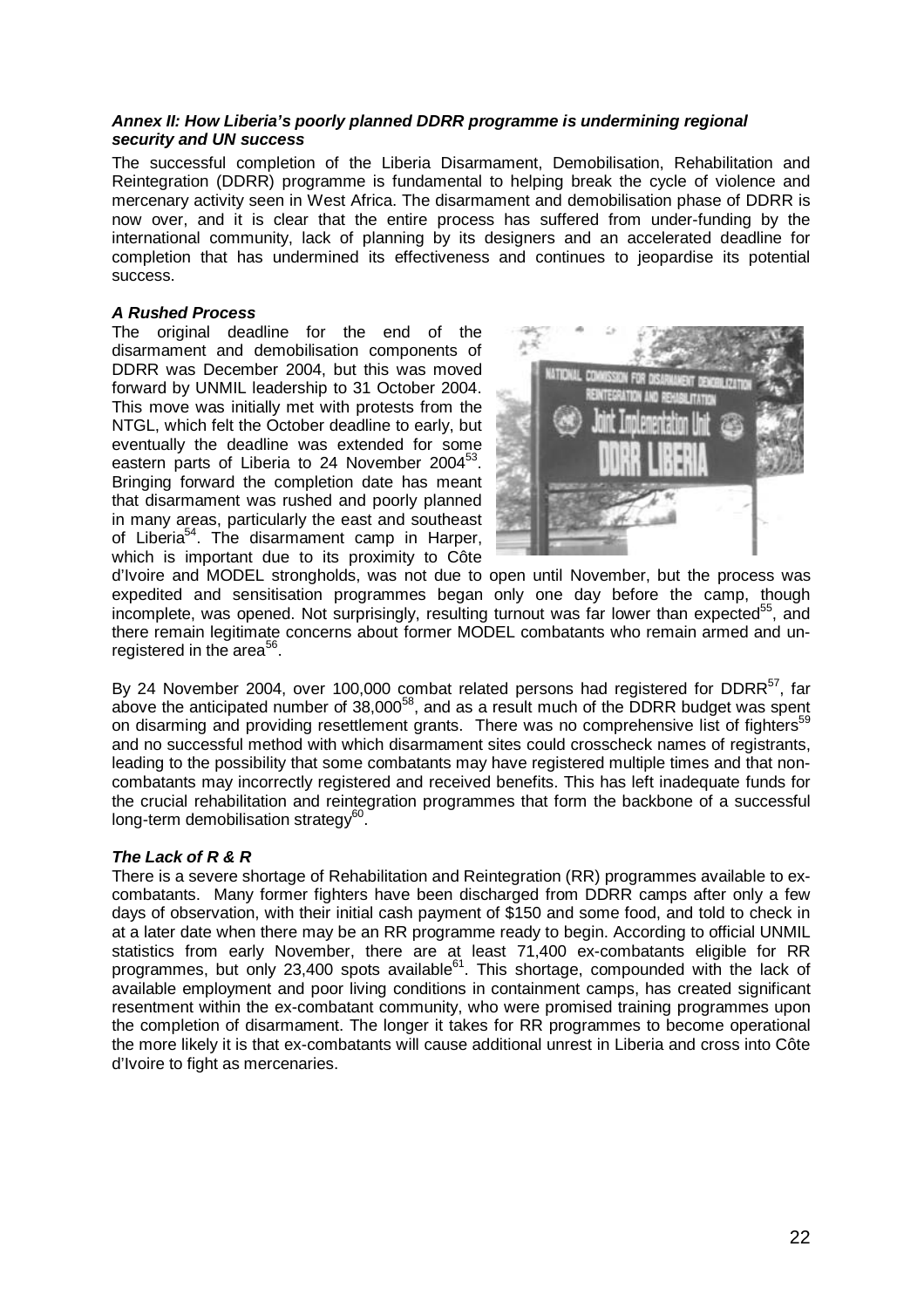# **Annex III: Open Letter by the NGOs Coalition for Liberia to the UN Security Council, against lifting sanctions**

December 6, 2004

H.E. Ambassador Abdallah Baali, President of the UN Security Council H.E. Ambassador Munir Akram, Chair of the Liberia Sanctions Committee United Nations Security Council United Nations Headquarters New York

Reference: Open Letter from the NGOs Coalition for Liberia calling on the UN Security Council to maintain timber and diamond sanctions at its December review.

Your Excellencies:

The Non-Governmental Organizations (NGOs) Coalition for Liberia, a consortium of indigenous Liberian non-governmental organizations working on diverse issues associated with natural resources in Liberia, presents its compliments to Your Excellencies and members of the United Nations Security Council [1].

The Coalition wishes to bring to your attention a range of critical issues pertinent to your ongoing deliberations on the Liberian sanctions regime. The summary presented below is not an exhaustive list of issues that need to be considered during your discussions, but it provides a basis for Your Excellencies to understand the wishes of the overwhelming majority of ordinary Liberians who are in favor of maintaining the current sanctions regime.

Liberians from all walks of life have spoken out persistently and emphatically against a premature lifting of the timber and diamond sanctions on Liberia. Opinion polls conducted and facilitated by the members of the United Nations Panel of Experts on Liberia at different times in Liberia all bear witness to this fact. Throughout 2004, numerous radio programs and call-in talk shows facilitated and aired on the United Nations Mission in Liberia official radio station (UNMIL Radio) have been dominated by calls to maintain the current sanctions regime on Liberia.

The majority of Liberians believe that the National Transitional Government of Liberia (NTGL) has not made significant progress in implementing the measures, agreed to by all stakeholders, which are necessary to satisfy the reform mandated by Security Council Resolution 1521 of December 2003. The resolution requires the NTGL to reclaim authority over its territory and natural resources, and to ensure that the Liberian timber and diamond sectors no longer fuel insecurity and conflict.

The presumption that the lifting of sanctions will support economic recovery, provide thousands of jobs in the natural resource sector, and mitigate the humanitarian impact of the sanctions is misdirected. Public opinion continues to support maintaining sanctions for the following reasons:

1. Ongoing reforms in the timber and diamond sectors are at a critical stage and the prospects of lifting sanctions serve as the key incentive for the NTGL to reform. By prematurely lifting the sanctions, the UN Security Council will take away that incentive while providing the NTGL with an opportunity to abandon ongoing reform initiatives altogether. Furthermore, this will be construed by criminal elements within and outside of Liberia as an endorsement of the continued plunder of Liberia's natural resources, and a directive to return to business as usual.

For example, the ongoing forestry concession review seeks to identify concessionaires who actively participated in the violations of various UN Security Council Resolutions, especially the embargo on weapons imports into Liberia, and determine whether or not they should be allowed to re-enter the industry. Without completing the concession review, identifying and punishing those concessionaires who actively participated in fuelling conflict and violated UN Security Council Resolutions on Liberia and Sierra Leone, the natural resource sector remains vulnerable to criminal enterprises that have taken advantage of weak natural resource governance in Liberia.

Furthermore, financial and management systems are insufficient and such reforms are still ongoing. The system for granting concessions, which was compromised during the past regime, has not been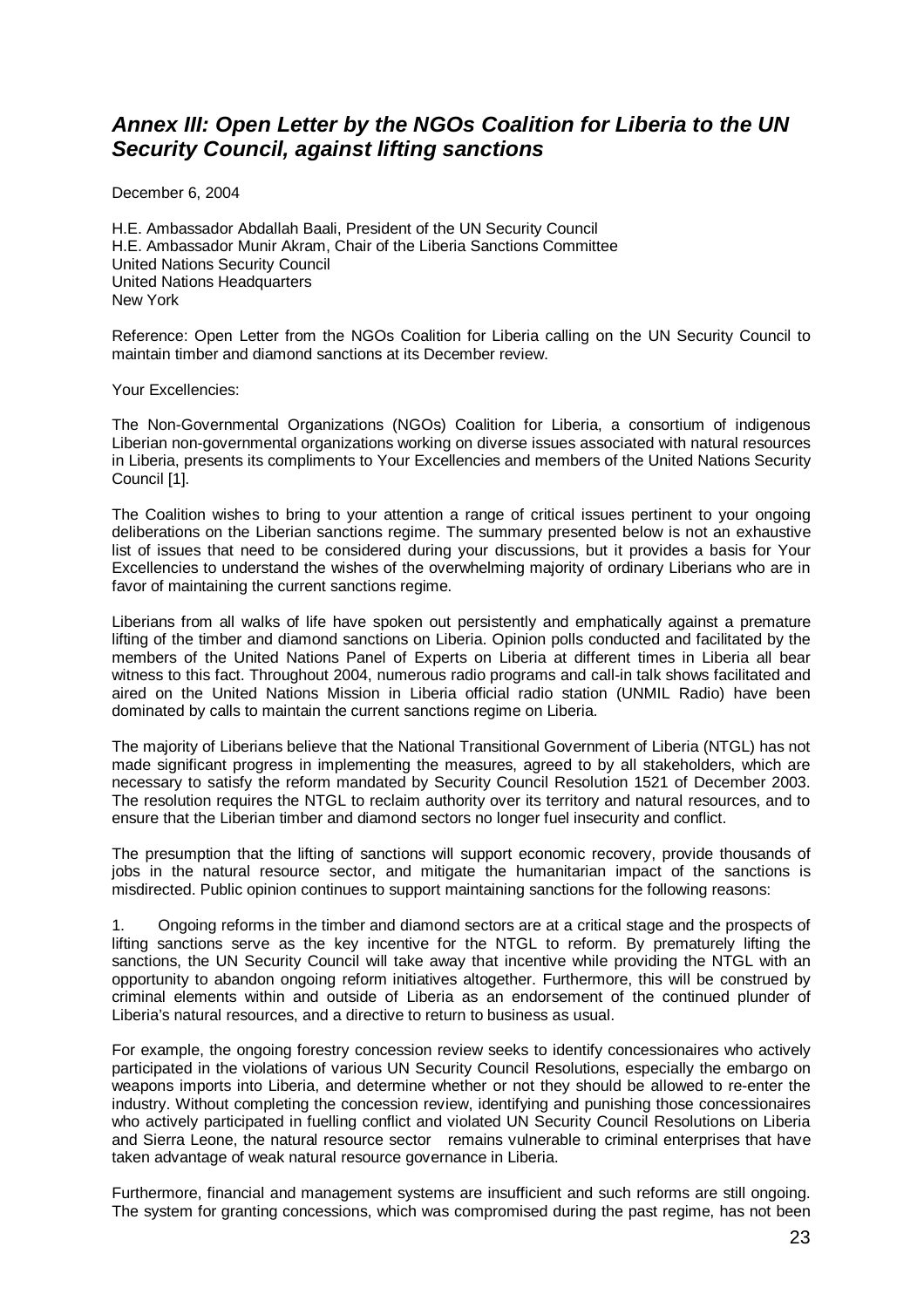reformed to ensure that natural resource concessions are negotiated and agreed to in a manner that meets minimum international standards.

2. The NTGL has not established its full control and authority over key timber and diamond producing areas as required by the Security Council in Resolution 1521. The law enforcement capacities of government agencies tasked with the management of these sectors are seriously diminished and international [donor] assistance aimed at rebuilding their capacities has not been fully realized. For example, the Forestry Development Authority has in the past months clearly demonstrated its inability to enforce forestry laws by failing to deal with the high level of armed groups in timber-rich areas and illegal pit sawing presently occurring throughout Liberia. Illegal diamond and gold mining operations ongoing in Nimba, Sinoe, Rivercess, Bong and Gbarpolu counties are all indicators of the NTGL's lack of control and authority over natural resources and its inability to enforce law in these areas.

3. The NTGL has not yet put into place the necessary measures to ensure that revenue generated from timber, diamonds and other natural resources are used for the benefit of the Liberian people and not to fuel conflict in the sub-region. There are compelling evidences pointing to a lack of respect for the rule of law, as demonstrated by the NTGL's refusal to honor a Supreme Court judgment, placing an injunction on the export of Liberian iron ore.

In view of the above, the NGOs Coalitions for Liberia insists that the sanctions regime remain in effect until ongoing reforms in the natural resource sector are successfully concluded. This is the only guarantee that Liberia's natural resources will never again be used to fuel conflict in the region, but rather for the benefit of Liberians.

Your Excellencies, we ask you that in the interest of peace, democratic and political development as well as Liberia's post-conflict economic recovery, maintain the sanctions regime as a demonstration of support for well-meaning local and international efforts aimed at rebuilding our nation.

Sincerely yours,

Ralph A. Woods National Coordinator On behalf of the NGOs Coalition for Liberia

--------------------------------------------------------------------------------

[1] The NGOs Coalition for Liberia comprises of thirteen (13) indigenous organizations working on environmental, human rights, law enforcement and governance issues directly associated with natural resources in Liberia.

<sup>1 &#</sup>x27;Côte d'Ivoire: No Peace in Sight', *International Crisis Group*, July 2004.<br><sup>2</sup> 'Côte d'Ivoire: No Peace in Sight', International Crisis Group, July 2004.

<sup>&</sup>lt;sup>2</sup> 'Côte d'Ivoire: No Peace in Sight', International Crisis Group, July 2004.

<sup>&</sup>lt;sup>3</sup> UN Panel of Experts on Liberia report (S/2004/792).

<sup>&</sup>lt;sup>4</sup> 'Disarmament finally ends nearly a month behind schedule', *Irinnews.org*, 24 November 2004<br><sup>5</sup> 'DDBB Consolidated Bonest Phase 1.2.8.2', Notional Commission on Disarmament, Demokiis

<sup>&</sup>lt;sup>5</sup> 'DDRR Consolidated Report Phase 1,2 & 3', National Commission on Disarmament, Demobilization,

Rehabilitation and Reintegration (NCDDRR), 7 November 2004. UN Security Council Resolution 1343 (S/2001/1343).

<sup>7</sup> UN Security Council Resolution 1478 (S/2003/1478).

 $8$  For more information on the historical role of the Liberian logging industry in fuelling conflict in West Africa, please see previous Global Witness reports and briefing documents: 'Resource Curse or Cure: Reforming Liberia's governance and logging industry', Global Witness, September 2004; 'Liberia: Back to the Future-What is the future of Liberia's forests and its effects on regional peace?', Global Witness, May 2004; 'Against the People, For the Resource**s**: The need for stronger enforcement of UN timber sanctions and prevention of plunder', Global Witness, September 2003; 'The Usual Suspects: Liberia's weapons and mercenaries in Côte d'Ivoire and Sierra Leone', *Global Witness*, March 2003; 'Logging Off: How the Liberian timber industry fuels Liberia's humanitarian disaster and threatens Sierra Leone', Global Witness, September 2002; 'Taylor-made: The pivotal role of Liberia's forests and flag of convenience in regional conflict', Global Witness, September 2001.<br><sup>9</sup> 'Côte d'Ivoire: No Peace in Sight', *International Crisis Group*, July 2004.

<sup>9</sup>

<sup>&</sup>lt;sup>10</sup> UN Panel of Experts Report on Liberia (S/2004/752).<br><sup>11</sup> Global Witness interview with Dean Eugene Wilson, Managing Director of the Forestry Development Authority, October 2004.

 $12$  Global Witness investigations in Buchanan, Liberia, October 2004.